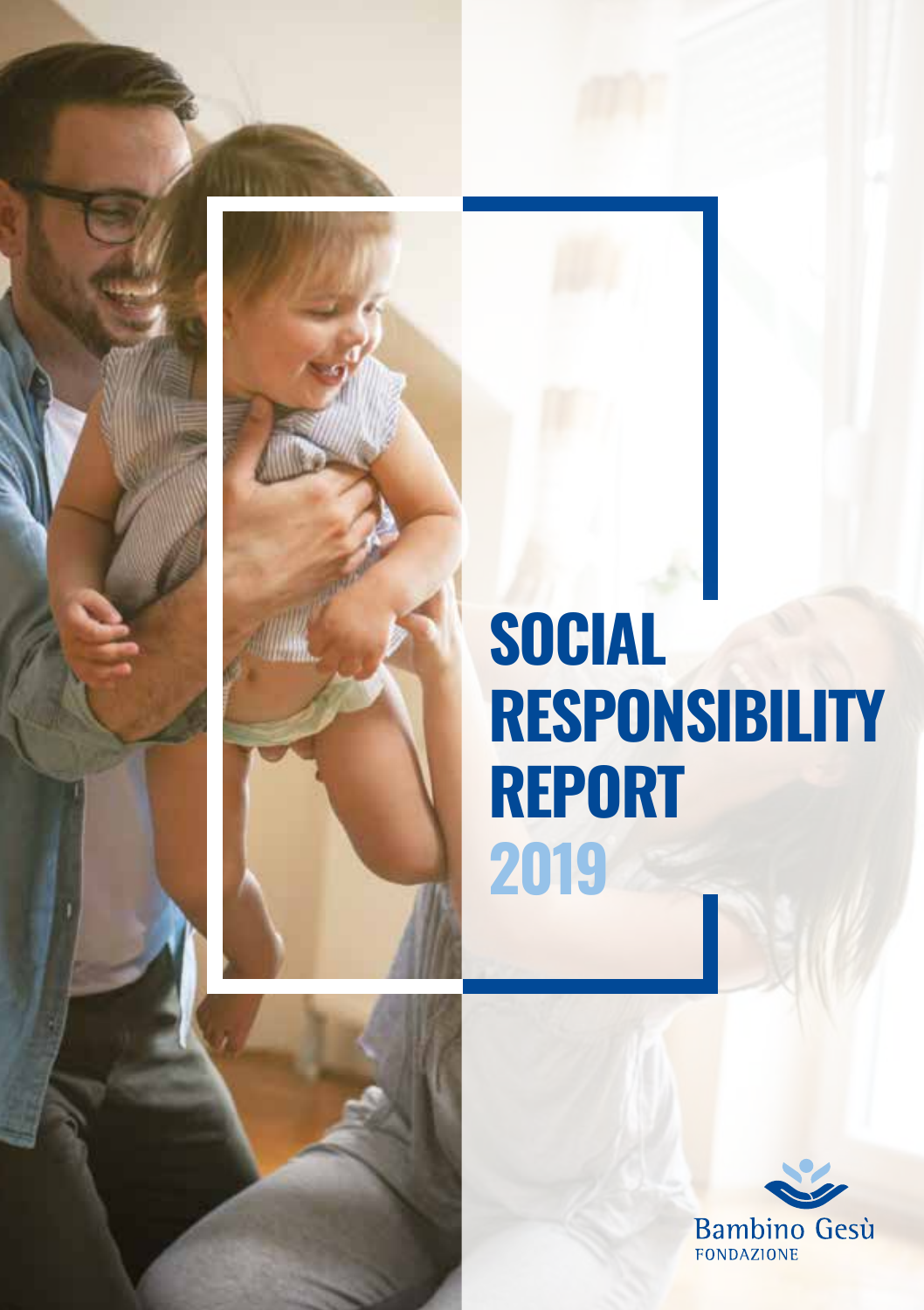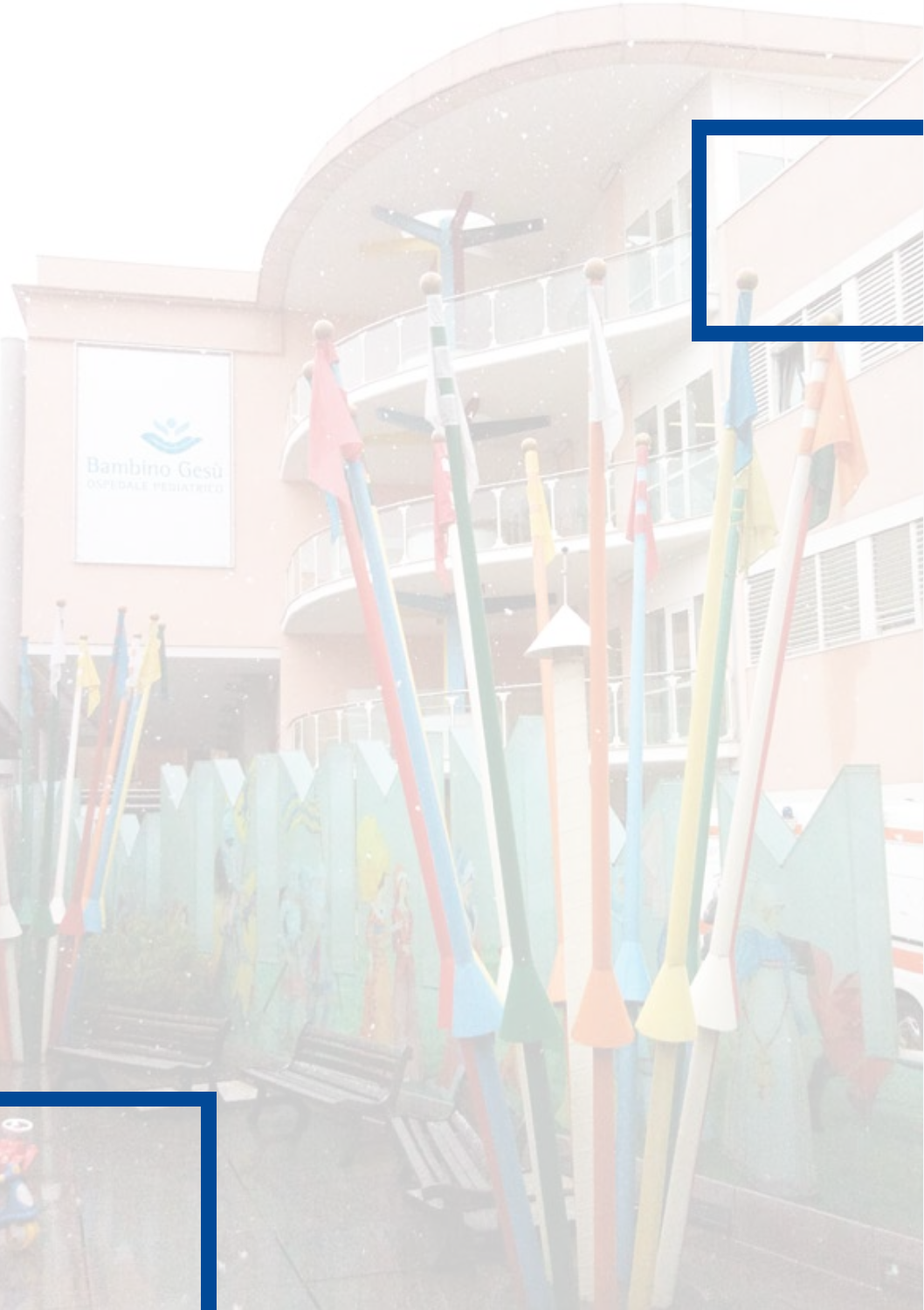### TABLE OF CONTENTS

| Collaboration between the Bambino Gesù Hospital                    |  |
|--------------------------------------------------------------------|--|
|                                                                    |  |
|                                                                    |  |
|                                                                    |  |
|                                                                    |  |
| The activities                                                     |  |
|                                                                    |  |
|                                                                    |  |
| Contributions to the purchase of technological equipment <b>13</b> |  |
|                                                                    |  |
|                                                                    |  |
|                                                                    |  |
|                                                                    |  |
|                                                                    |  |
|                                                                    |  |
|                                                                    |  |
|                                                                    |  |
|                                                                    |  |
|                                                                    |  |
|                                                                    |  |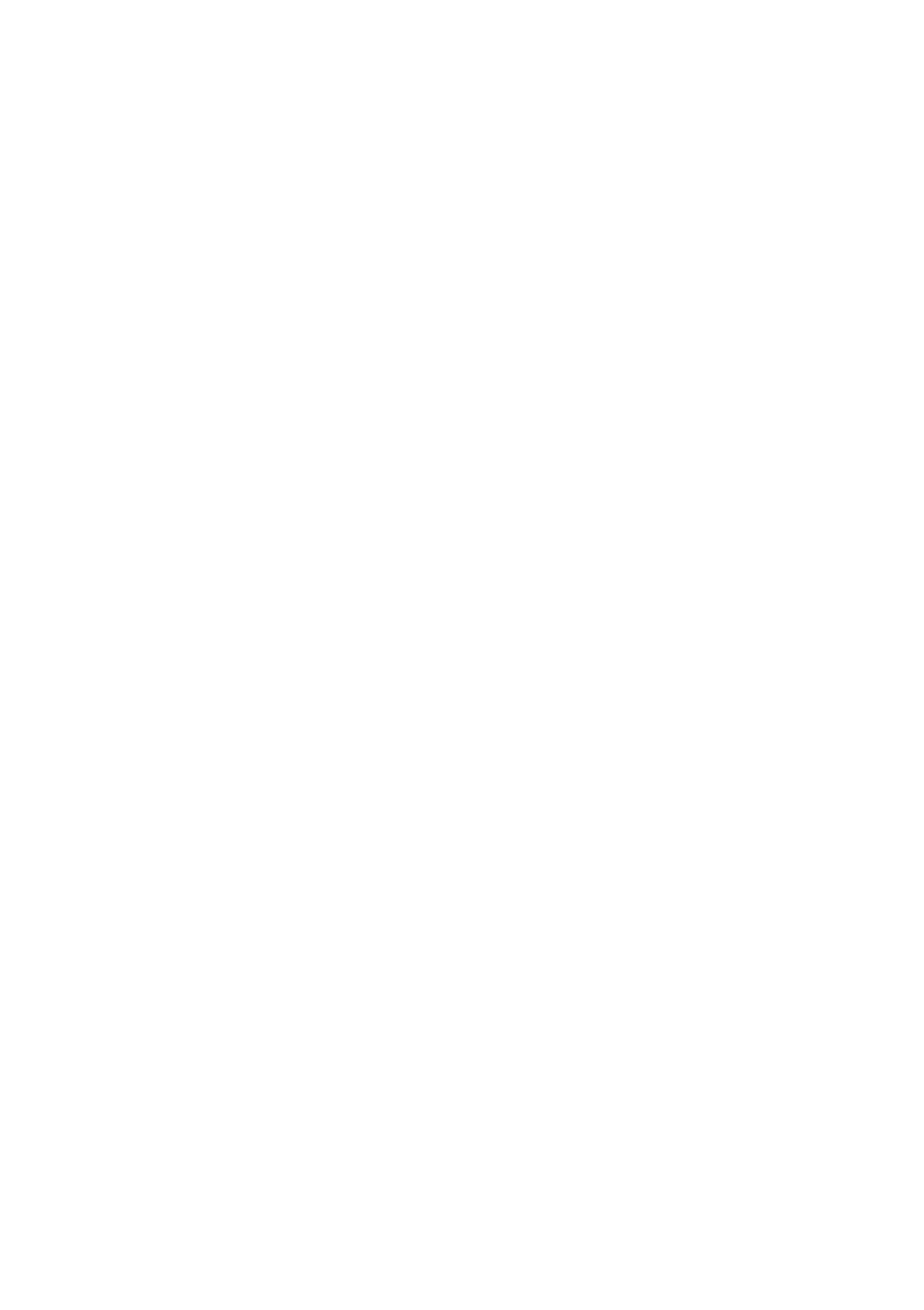#### MARIELLA ENOC

### **MESSAGE** FROM THE CHAIRMAN

**2019 was a year of intense clinical and research activity at the Bambino Gesù Children's Hospital and the Foundation responded promptly and resourcefully to the growing needs of research, technological innovation and solidarity, supporting the efforts by doctors, researchers and health workers who work every day to give a better quality of life to children and their families.** 

**This second Social Responsibility Report illustrates the activities that the Foundation has gradually increased in supporting the development of research and technological resources, and with a view to a significant growth in hospitality activities, humanitarian care and international missions.**

**The mandate of the Governing Board that has led the Foundation in recent years came to an end in 2019. The new Governing Board was appointed at the beginning of 2020, and I am pleased to present it in this Social Responsibility Report.** 

**I would like to thank the Directors who have supported the Foundation in its transformation and consolidation phase. I can foretell that this growth path continues in 2020, despite the difficulties due to the health emergency, suggesting the achievement of new and challenging goals in line with the development plans of the Children's Hospital.**

*Mariella Enoc*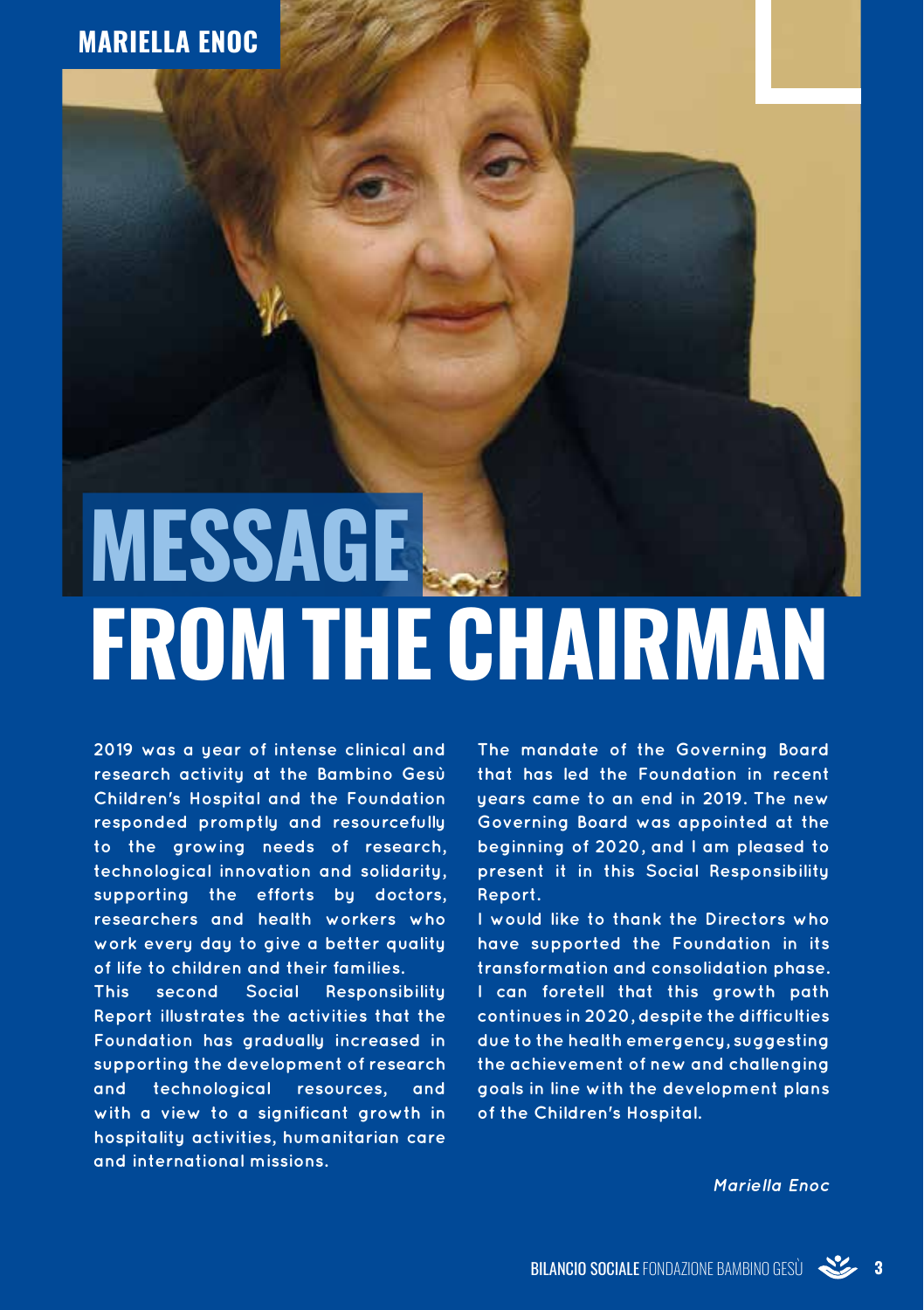

The Foundation, established in 1996 by Pope John Paul II with the name "Dear Children", assumed its current name of "Bambino Gesù" in 2000. It aimed to support the development objectives of the Bambino Gesù Children's Hospital, founded in 1869 and currently an Scientific Institute for Research, Hospitalization and Healthcare (IRCCS), a national and international benchmark for pediatrics.

Based in the Vatican City State, the Foundation established its operations in Italy with a secondary office, which has allowed it to pursue its fundraising aims; its humanitarian initiatives to support the assistance and research carried out by the Bambino Gesù Children's Hospital; its aid to children in need of hospital care not covered by the Italian National Health Service. With the establishment of its secondary office, the Foundation has been registered since 2008 in the Register of legal entities at the Rome Prefecture and in the Non-Profit Register at the Lazio Regional Directorate.

In November 2015, the Foundation completely renewed its Governing Board, which approved the new Articles of Association geared towards transparency in the Entity's operations.

From 2020, the Foundation has relied on the new Governing Board presented on pages 9 and 10.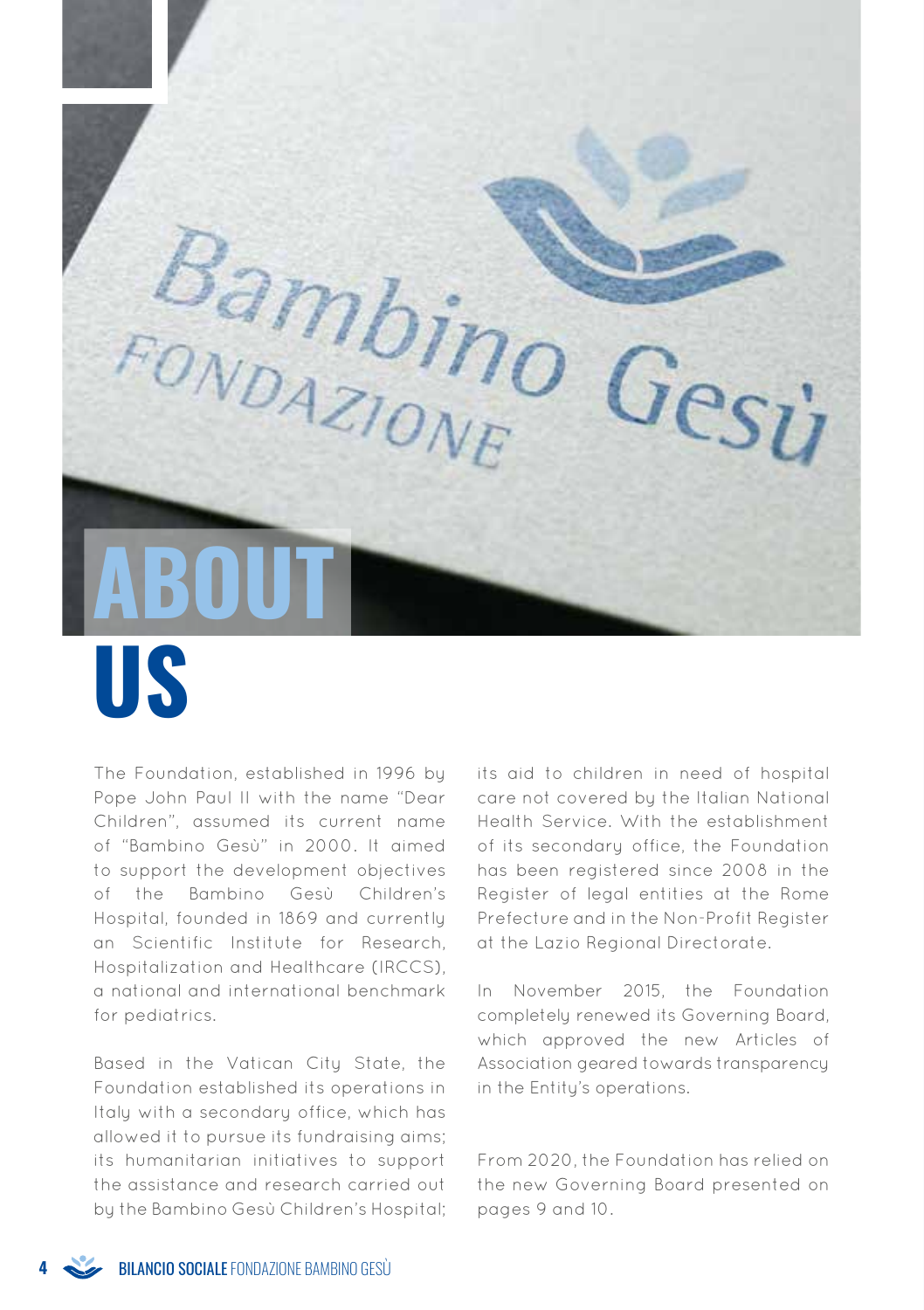# MISSION AND VALUES

Follow and support the efforts of doctors, researchers, health professionals and those who work to ensure a better quality of life for children and their families.

This mission is based on recognizing the centrality of the ill person and his or her family, without distinction of race, sex, political and religious beliefs or social origin, and on principles of solidarity and support towards the vulnerable.

**The following values guide the work of the Foundation:**

#### INTERNATIONAL SCOPE.

Support for international research and treatment agreements; receiving the most needy children with serious diseases from countries with fewer resources; training and technical assistance missions to transfer knowledge and experience in pediatrics free of charge.

#### TRANSPARENT RELATIONS WITH DONORS.

Donors are promptly informed of the transfer to the Children's Hospital of the raised funds, respecting any allocation constraints. Once the activities have been completed, they are informed of the outcome and the results achieved.

#### FRUGALITY IN THE ADMINISTRATIVE **MANAGEMENT**

The management costs are very low in order to ensure that the raised funds are allocated to the development activities of the Children's Hospital, which is regularly informed of the donations received and their allocation constraints.

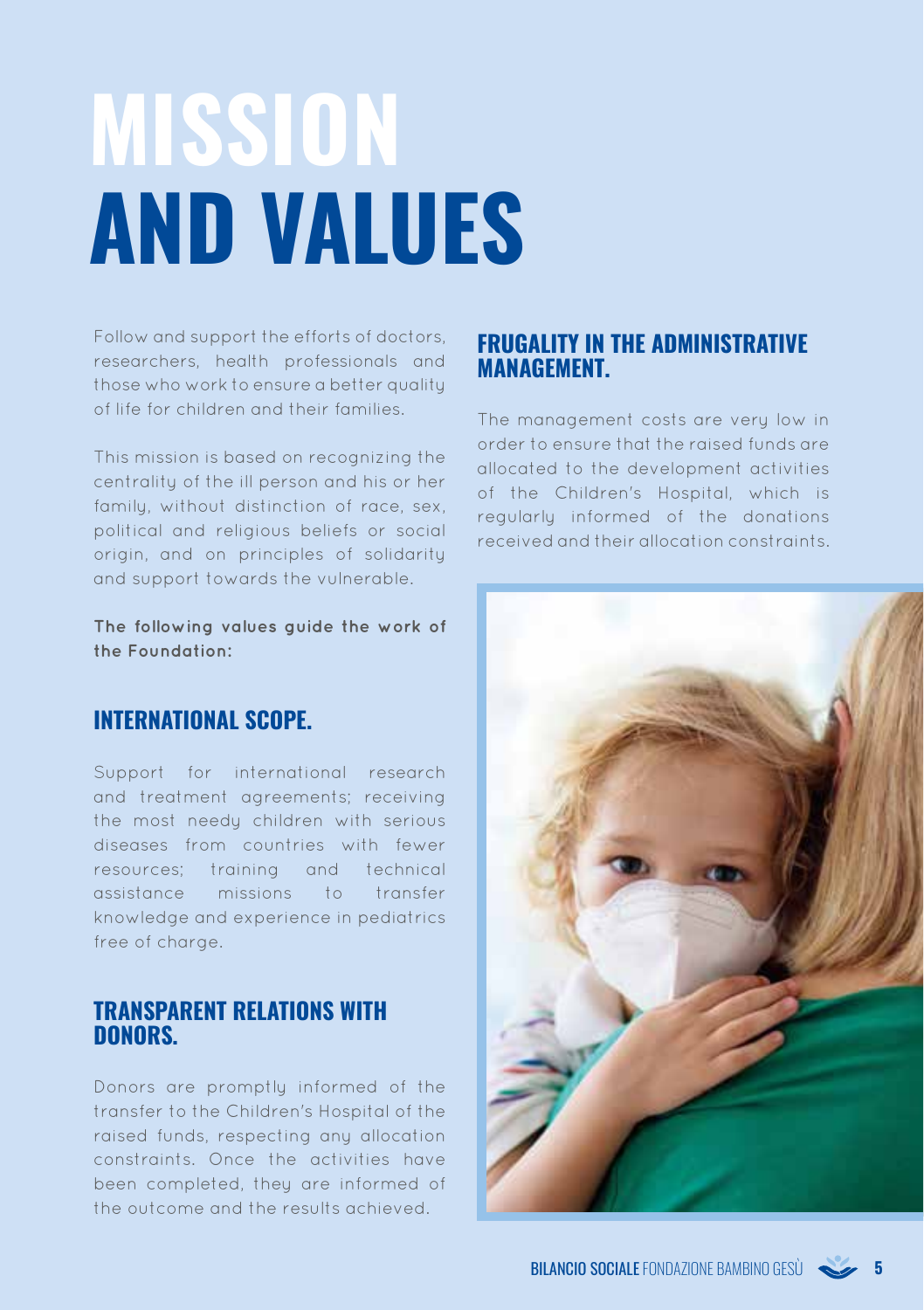### COLLABORATION BETWEEN BAMBINO GESÙ HOSPITAL AND FOUNDATION

The Bambino Gesù Children's Hospital decided to comprehensively redefine the processes relating to the acquisition, management and reporting of donations which, directly or through the Foundation, identify the Children's Hospital as the beneficiary.

At its meeting of 3 October 2019, the Hospital's Board of Directors defined the principles for a collaboration agreement and a resulting service contract between the Children's Hospital and the Foundation.

GENERAL PRINCIPLE: all donations made to the Foundation by individuals or legal entities (in cash, with bequests or testamentary dispositions, with other donations arranged in life or post mortem) intended to support the activities of the Hospital, are collected, catalogued, evaluated, accepted and reported by the Foundation. Donations received directly by the Hospital are promptly transmitted to the Foundation to be catalogued, evaluated and accepted. (The only exception is the "5 per thousand" collection which is still carried out by both the Hospital and the Foundation).

THE SINGLE DONATION REGISTER: the Single Donation Register (RUD) is set up at the Foundation, to record in chronological order all the donations made or received directly by the Foundation, which then evaluates them as suitable for the Hospital, as well as all donation proposals that designate the Bambino Gesù Children's Hospital as the end beneficiary. The Register also includes the reporting and communication to donors.

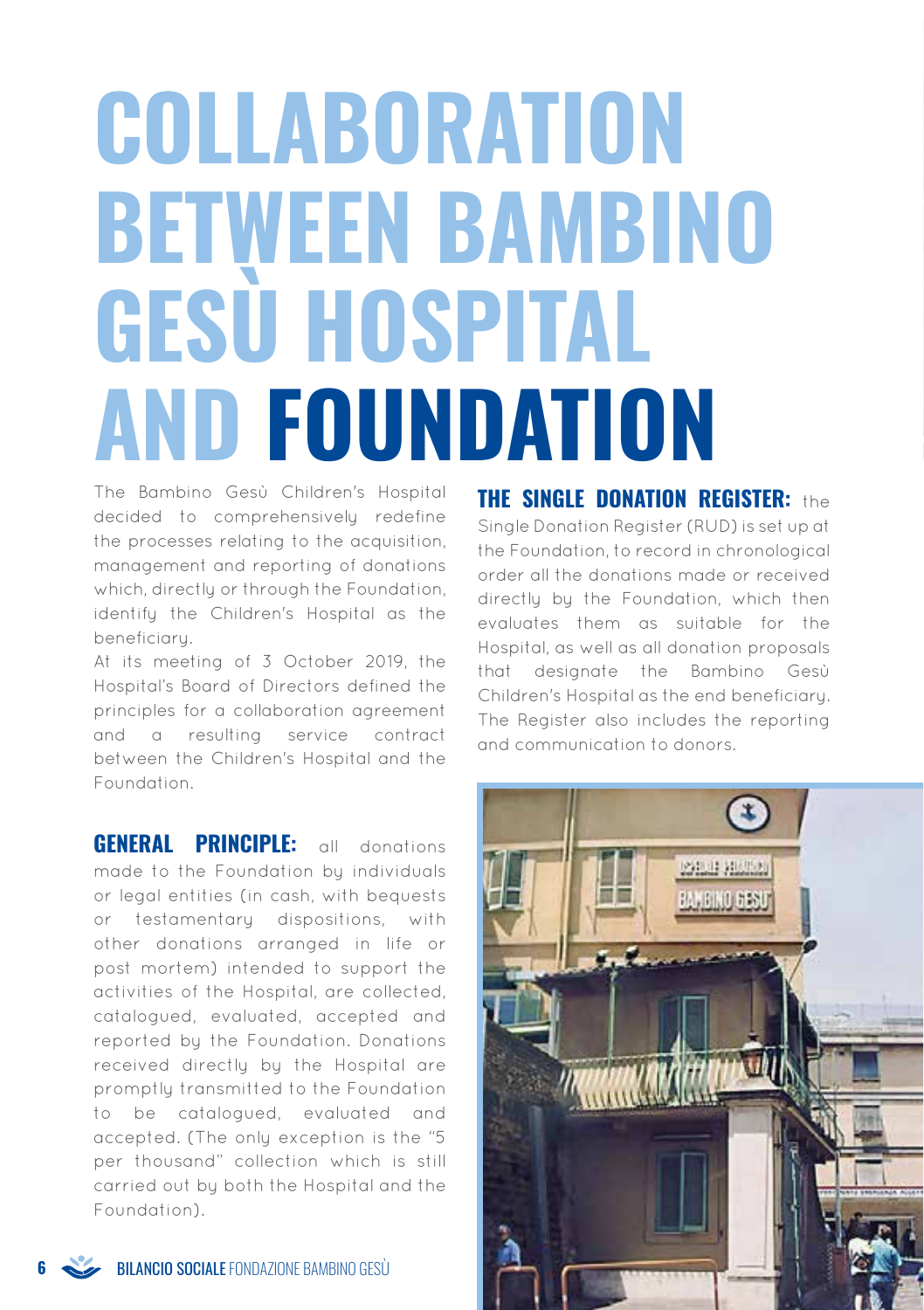

#### FEASIBILITY ANALYSIS: in order to assign the donations with allocation constraints, the Foundation promotes the feasibility analysis of the proposals it receives, verifying that the legal requirements are fulfilled (no anonymous donations; no cash donations; absence of pending charges; consistency with the code of ethics; ability of the donor to dispose of the object of the donation and free availability of the property to be donated; absence of conflicts of interest between the donor and the hospital and

the Foundation and their employees). If the allocation constraint concerns assets to be evaluated by the Purchasing

Evaluation Committee ("CVA"), prior submission to the CVA is required so it may express its opinion.

**DONATION ALLOCATION:** Ithe successful allocation of the donation is notified by the Foundation to the Hospital, specifying the cost centre to which the donation must refer. The Foundation notifies the donor of the transfer of the funds to the Hospital and their intended use.

*The entrance to the headquarters of San Paolo (top) and the historic site of San Onofrio (left).*

#### THE ALLOCATION OF THE RAISED FUNDS:

- **• support for scientific research;**
- **• support for healthcare projects;**
- **• contribution to the construction of new facilities;**
- **• purchase of technological equipment;**
- **• hospitality for the families of hospitalized children;**
- **• humanitarian care;**
- **• international training missions;**
- **• other activities.**

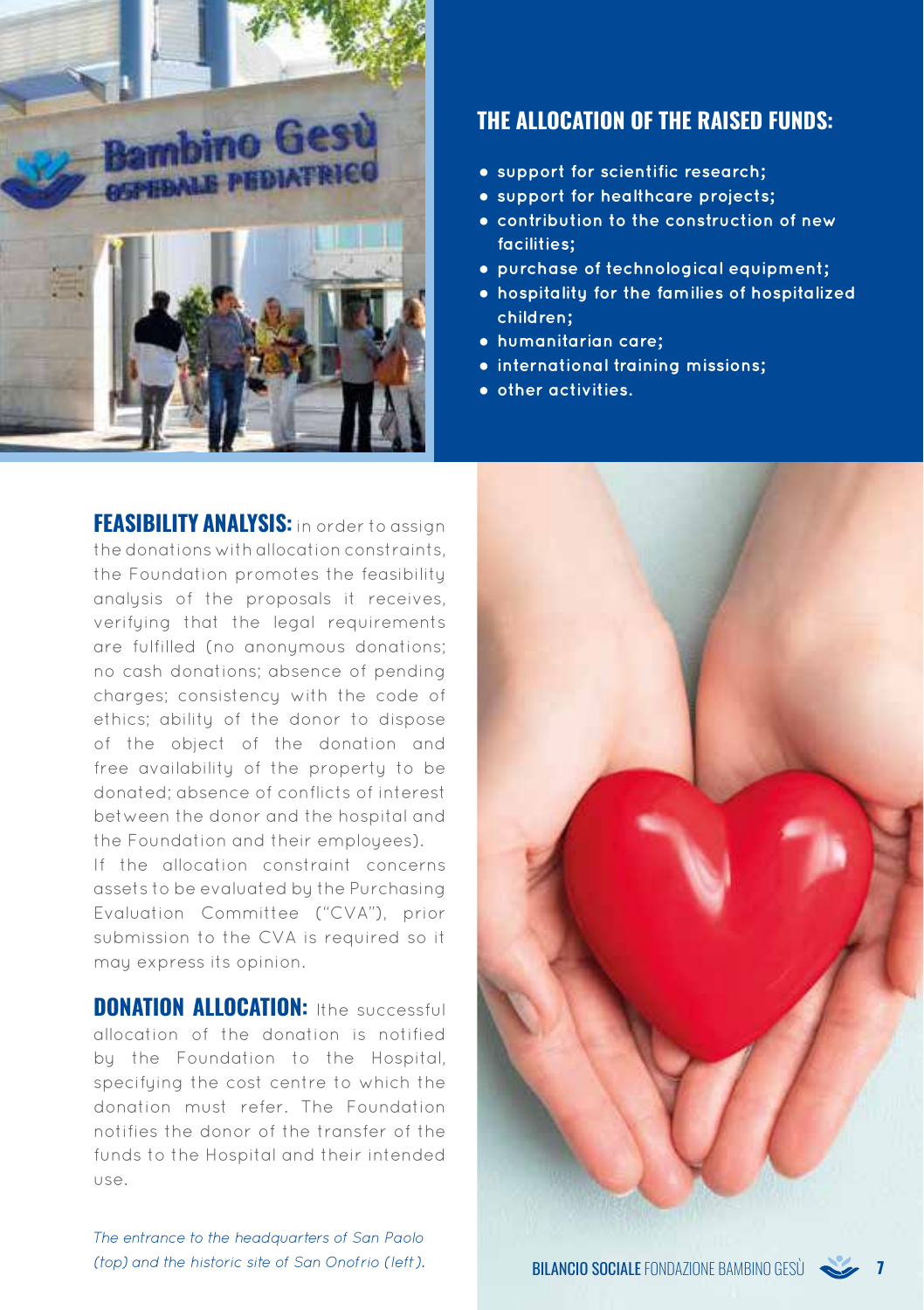# THE NETWORK OF RELATIONSHIPS

The Bambino Gesù Onlus Foundation manages a wide network of internal and external relationships to perform its activities.

#### THE DONORS.

They are the Foundation's great resource: natural and legal persons, entities, companies which, through their contributions, support the development and solidarity projects of the Children's Hospital.

#### THE EMPLOYEES OF THE HOSPITAL.

The community of doctors, nursing and auxiliary staff, technical and administrative staff who give life to an organization with four hospital sites in Lazio, with 10 Departments and 607 beds, accounting for 29,432 ordinary hospitalizations in 2019 (28,754 in 2018) and 342 transplants (324 in 2018). The Hospital's employees help the Foundation in seeking the best allocation of resources, promptly identifying new needs to interpret the wishes and needs of patients and their families.

**ASSOCIATIONS.** Firstly there are the Volunteer Associations that not only give their contribution to improve hospitality in the Hospital, but also do their utmost to promote fundraising that the Foundation then allocates according to the most urgent needs. There are also many contacts with cultural and sports associations, professional associations and local authorities. These contacts are aimed both at providing appropriate services to patients and their families

and at promoting fundraising initiatives for the Foundation to support the various activities of the Children's Hospital.

#### PATIENTS AND THEIR FAMILIES.

The Hospital admits and provides treatment to patients from all over the world and supports research on rare diseases, tumors and transplants, while the Foundation is concerned with raising funds to ensure adequate hospitality for family members, to support children without means who need expensive care, and to disseminate knowledge of best healthcare practices free of charge.

#### FOUNDATIONS AND INSTITUTIONS.

Sustematic relations are maintained with the Foundations of the major Italian Children's Hospitals (Meyer, Gaslini), with international and national Foundations (Ania, Enel Cuore, Heal, Mondo Unito, Unicredit), and with local and national institutions.

#### MEDIA AND SOCIAL NETWORKS.

Through these tools, the Foundation raises awareness of the news and events it organizes, with a storytelling that involves the internet public in the implementation of the activities. The Foundation periodically addresses the community of donors, patients' families and associations with a newsletter providing reports on the donations it receives and illustrating the Foundation's events and programmes.

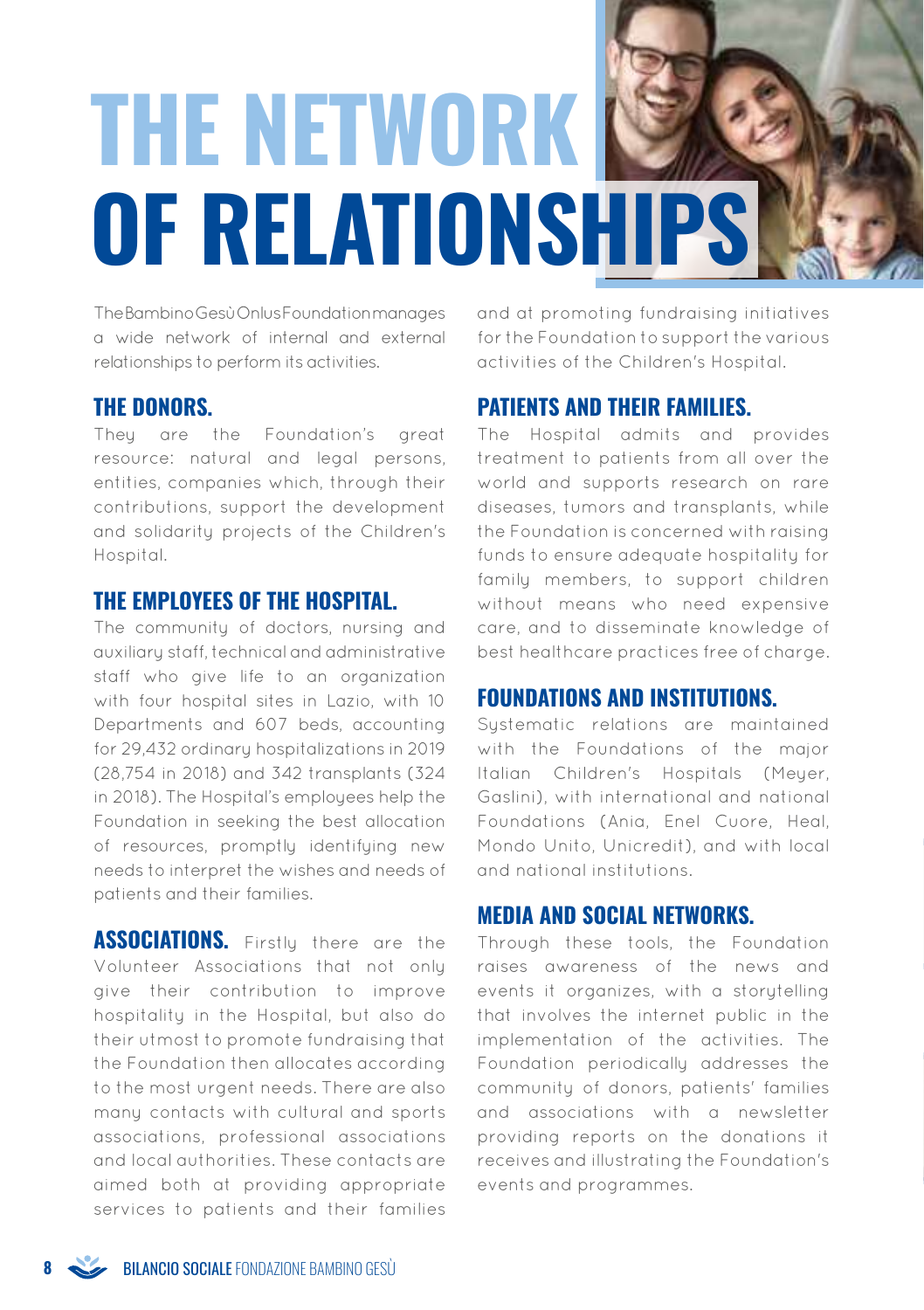## THE CORPORATE BODIES

**These are the Chairman, the Governing Board, and the Board of Statutory Auditors.**

#### CHAIRMAN.

Central figure for the Foundation's planning, transparency and reputation. He is the legal representative of the Foundation before third parties and in court, and holds the signatory powers. He coordinates the Foundation's activities and oversees the full achievement of its goals. He convenes and chairs the meetings of the Governing Board and oversees the implementation of its resolutions. The Chairman of the Board of Directors of the Bambino Gesù Children's Hospital is a member by right of the Governing Board of the Foundation and is also the Chairman of the Foundation itself, as well as of its

Governing Board, without prejudice to the option to resign.

#### THE GOVERNING BOARD.

The Foundation's driving, decisionmaking, and control body is the Governing Board, which is appointed by the Vatican Secretariat of State. The previous Governing Board began its activity on 4 November 2015. Its mandate ended with the approval of the final financial statements for 2018, which took place in the session of 9 July 2019, and was subsequently extended to the end of the year. The Governing Board currently in office was appointed at the beginning of 2020 for the three-year period 2020-2022 and is composed as follows:



#### MARIELLA ENOC (CHAIRMAN)

She has always held positions of responsibility directing and managing healthcare facilities. Former Chairman of Confindustria Piemonte; Deputy Chairman of the Cariplo Foundation and the Cini Foundation; Board member of various bodies (Social Housing Foundation, Filarete Foundation, University of Eastern Piemonte "A.Avogadro"). Since 2015, she is the Chaiman of the Bambino Gesù Children's Hospital.



#### MASSIMILIANO ATELLI

Law graduate, PhD in "Economic Law", licensed to practice as a lawyer, contract university lecturer in Civil Law, Banking Law, and Information and Communication Law at various Italian universities, and a magistrate at the Court of Auditors since 2003. In 2015-16 he was a consultant to the Parliamentary Commission of Inquiry into counterfeiting, commercial piracy and illegal trade.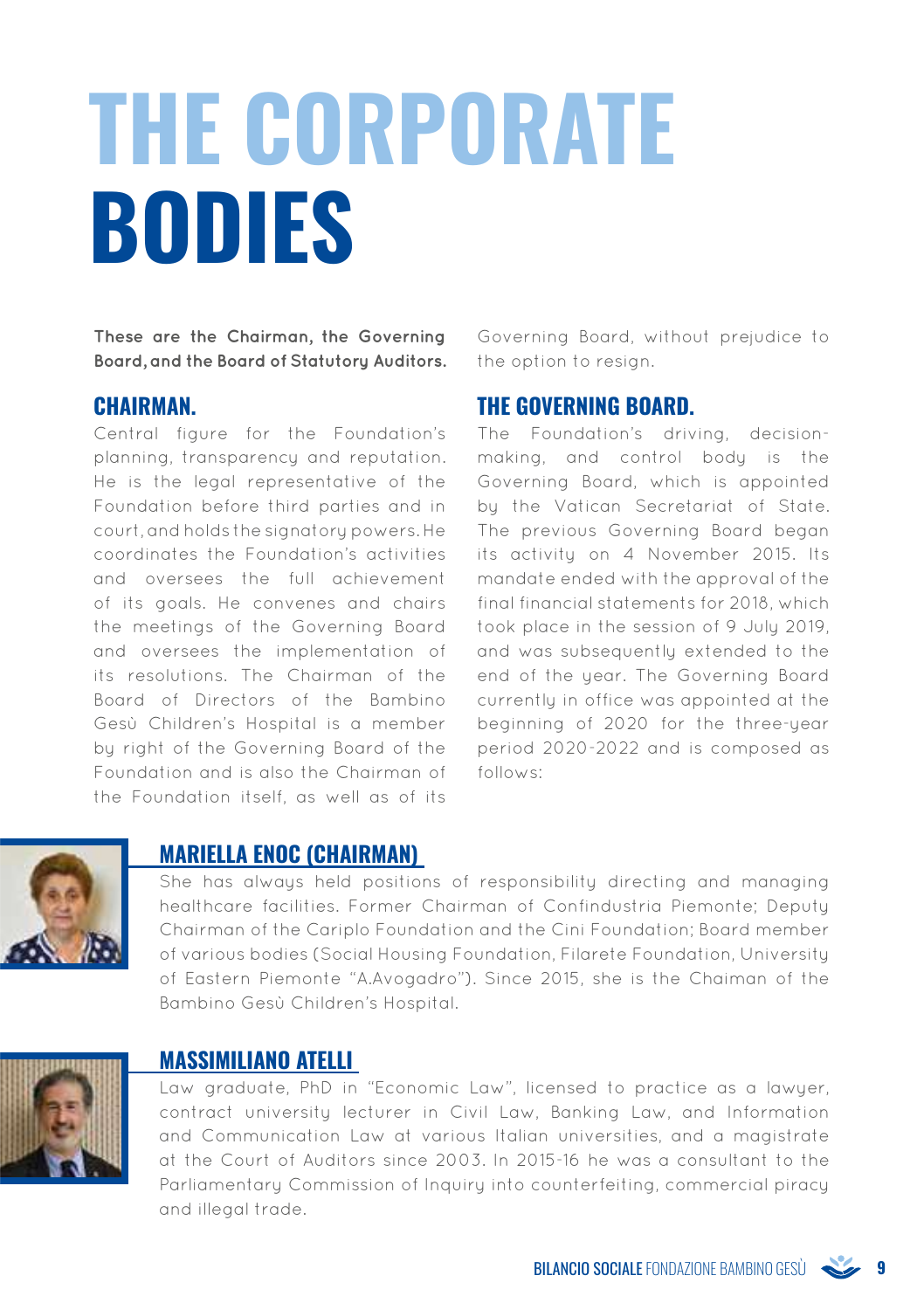

#### PIERLUIGI BETTURRI

Born in Rome, he had a technical education, followed by architecture. After working at the State Railways, he turned his attention to amateur and youth sports and to the restaurant business sector. In the early 2000s he created the Configno Museum, of which he is the director, and founded the Norie Nature Oasis. Since 2012, he has been Chairman of Trastevere Calcio, a Serie D team.



#### MAITE BULGARI

Graduated in Communication Sciences, PhD in Philosophy, she worked as a journalist first in Spain and then in Italy, in the press and for radio and television broadcasters. Since 2003, she has made many documentary films dedicated to illustrious people in Italian cinema. She has been active in promoting and supporting anti-poverty activities for many years.



#### FERRUCCIO DE BORTOLI

He is an Italian journalist. He was twice Director of the Corriere della Sera, from 1997 to 2003 and from 2009 to 2015, as well as Director of Il Sole 24 Ore from 2005 to 2009. Since 2015, he has been Chairman of the Vidas Association of Milan. He is currently Chairman of the Longanesi publishing house.



#### MOROELLO DIAZ DELLA VITTORIA PALLAVICINI

Graduated in Law, he soon devoted himself to family affairs in the real estate, winery and agricultural sectors. Together with his brother Sigieri, he is the main shareholder of many companies in the financial and energy sector. Former National Chairman of the Italian Historic Houses Association, he is a director of the AIRC Foundation for Cancer Research and a member of the General Board and the Committee of the Cini Foundation.



#### GIUSEPPE MASCARUCCI

Graduated in Law, he worked in some well-known law firms. Since 2001, he has been employed in the Secretariat of State, where he manages certain legal aspects. Member of the Supervisory Board of the Vatican Press - L'Osservatore Romano - Photo Service. Head of the Coordination Center for the Protection of Images and Coats of Arms (CCTIS).

The Duchess Maria Grazia Salviati is a permanent guest member of the Governing Board.

#### BOARD OF STATUTORY AUDITORS.

It oversees the Foundation's management and ensures compliance with the statutory regulations, as well as the correct pursuit

of its purposes. It supervises the proper keeping of the accounts and provides the mandatory opinion on the draft final financial statements. The Board of Statutory Auditors is made up of Maurizio Zelli (Chairman), Francesco Alati, and Chiara Borghi.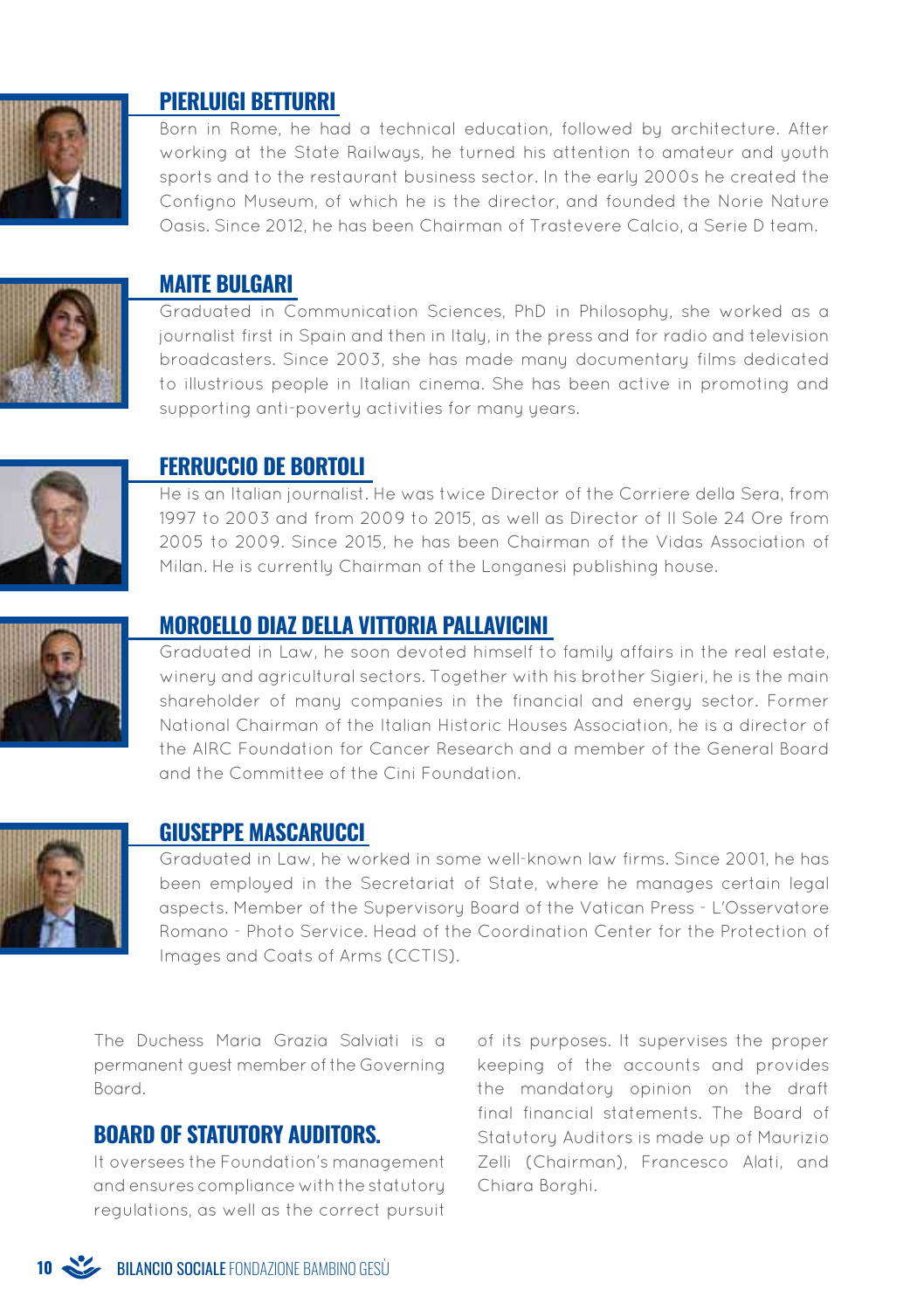# THE ORGANIZATIONAL **STRUCTURE**

The Foundation operates through a particularly streamlined organizational structure in order to ensure its operational efficiency and timeliness, as well as containing management costs.

This structure consists of:

- a unit in charge of keeping the Single Register of Donations, communicating with donors, and handling the Foundation's secretariat functions;
- a unit in charge of the accounting records, administration, treasury, and communications with the Board of Statutory Auditors and with the auditing firm;
- a working group, made up of a manager and two units, dedicated to fundraising and social communication. This group solicits and takes care of collecting funds by implementing.

Institutional Campaigns, Charitable Events, Special Occasions; it implements marketing projects and partnerships with organizations and companies aimed at raising funds; it manages and updates the Foundation's website, actively participates in social networks, and maintains communications with donors through the various mailboxes.

Based on the service contract with the Hospital, some professional activities are carried out by professionals of the pediatric institution:

- a) Legal assistance and advice, provided by the Conventions Service of the Legal Area which, in particular, concerns:
	- study and preparation of the Foundation's contracts and agreements;
	- investigation relating to bequests and donations and related operational management;
	- any other act or document that requires appropriate legal support.
- b) Consultancy and support of the Communication Department for:
	- press office activities, social campaigns and communication products relating to the activities of the Foundation;
	- technical support for the management of the Foundation's website.

In total, therefore, 5 people are coordinated by the Secretary General who, in direct collaboration with the Chairman, prepares the documents to be submitted to the Governing Board and implements its resolutions; he maintains a dialogue with the various sections of the Children's Hospital and supervises all financial and administrative activities, with particular regard to transparency, verification of donations, and rapid transmission to the Children's Hospital, and reporting of the collected funds.

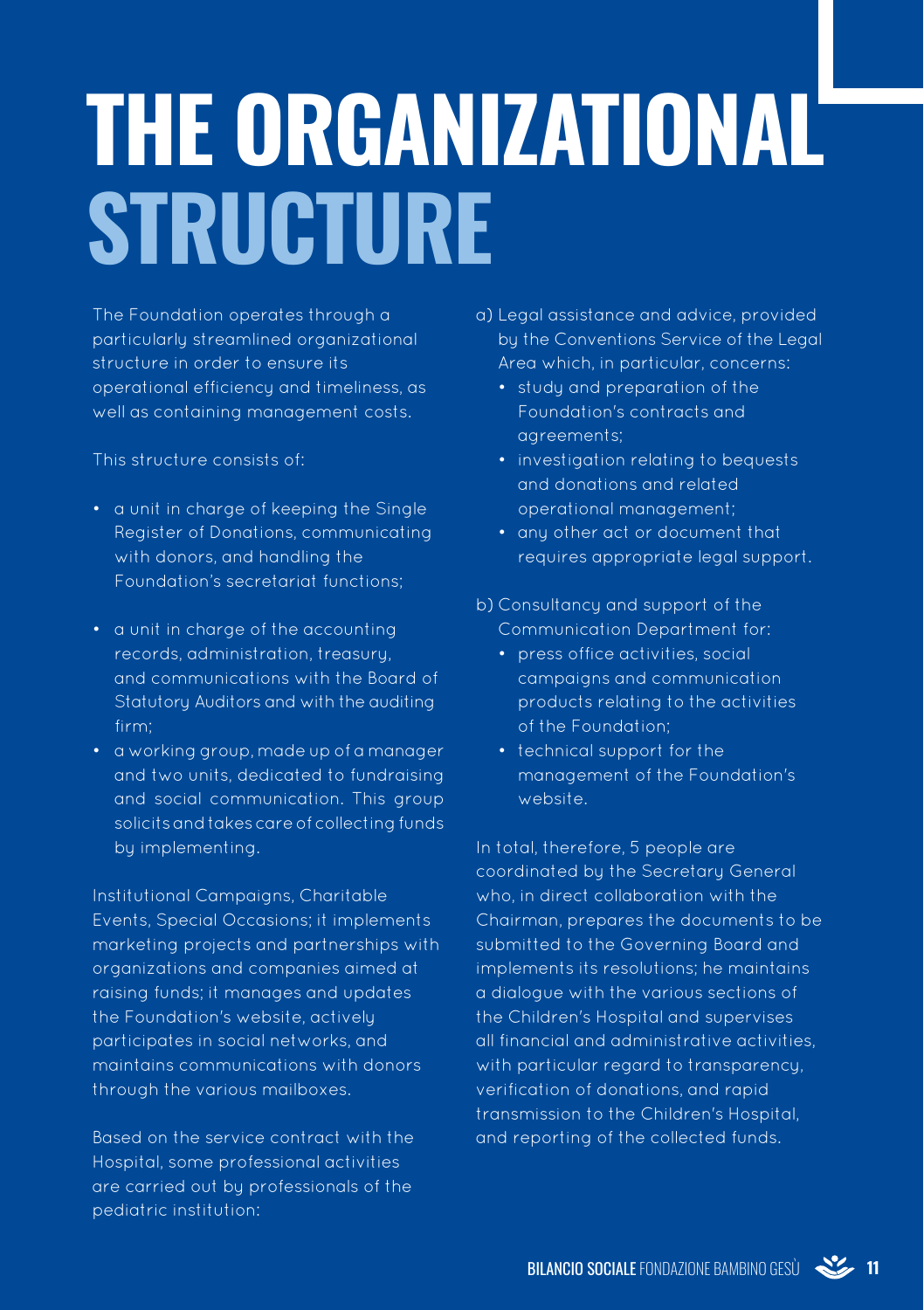# THE ACTIVITIES

In 2019, the Foundation further expanded its sphere of activity by trying to interpret and anticipate the needs of the Children's Hospital. The activities are:

#### SUPPORT TO RESEARCH.

Scientific Research is one of the points of excellence of the Bambino Gesù Children's Hospital: 5,000 square metres of fully dedicated laboratories; 832 people involved; 890 active research projects and clinical trials that have produced 766 publications, with a total raw Impact Factor of 3,452 points, a result that marks a 13% increase compared the previous year.



The Foundation supports research in all areas of excellence of the hospital, with particular attention to Genetics and Rare Diseases, Multifactorial Diseases and Complex Diseases, Immunology, Infectious Diseases and Development of Pediatric Drugs, Onco-Hematology, Clinical Management and Technological Innovations.

In 2016, the Foundation launched the Vite Coraggiose (Brave Lives) social campaign to support research into rare and ultra-rare diseases.



In June 2020, a new social campaign Abbraccia la Ricerca (Embrace Research) was launched. This project supports scientific research related to the possible consequences of the new coronavirus in infants and children, with particular attention to observational studies and research on immunopathologies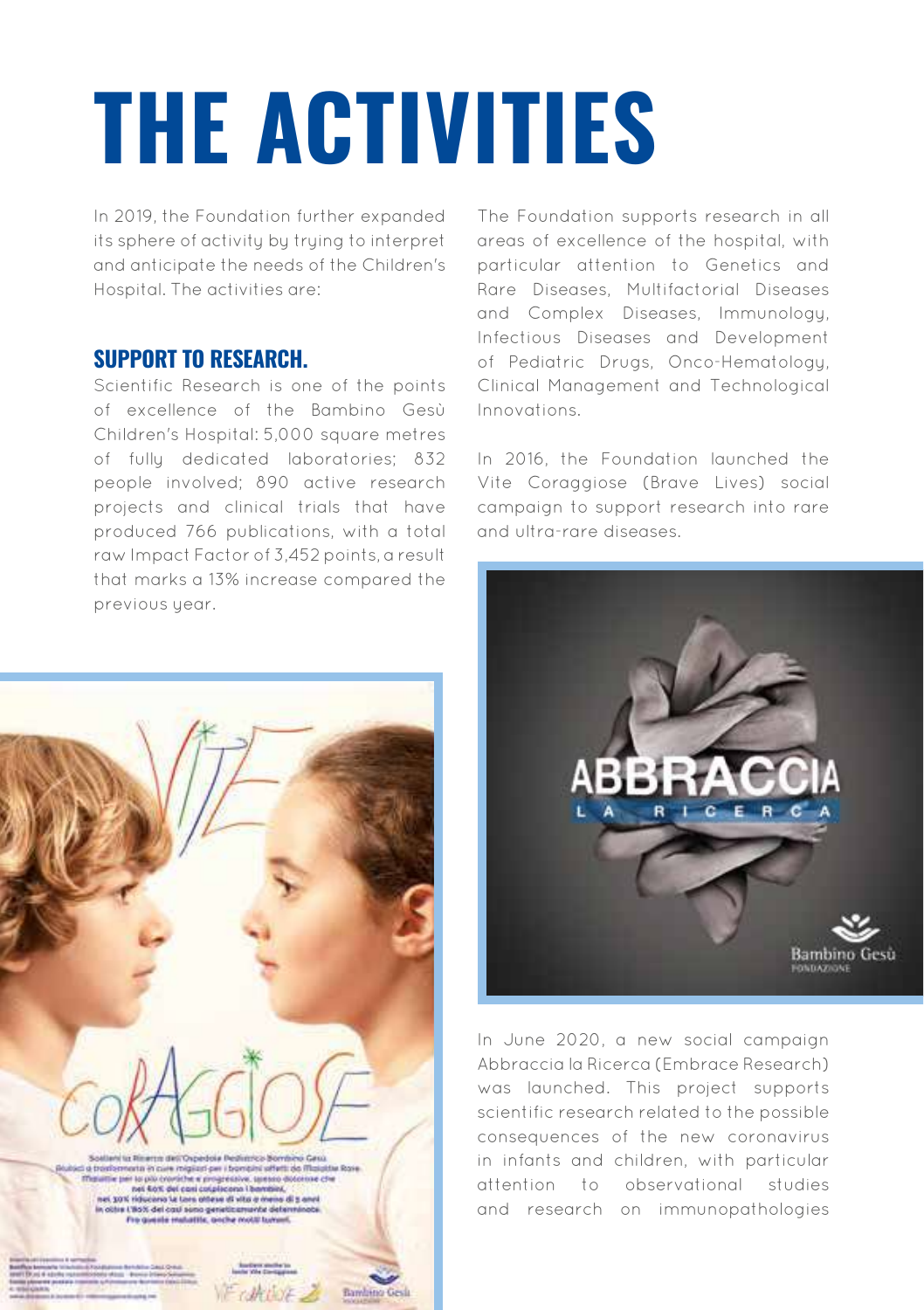involving the cardiovascular, respiratory and gastrointestinal sustems (see the brochure under the heading Current Social Campaigns by the Foundation).

#### SUPPORT TO HEALTHCARE PROJECTS.

Many donors wish to link their contribution to the support of a specific Hospital department.

These donations help the Hospital to respond more and more efficiently to the demand for services and to create a better environment for patients and those who take care of them.

To this end, the Hospital draws up and updates a list of wishes and needs which contains the recommendations expressed by patients and the real needs of each department.

In some cases, the donors manifest their constraints by specifying the department followed by the name of the doctor they have had the opportunity to meet and appreciate; in other cases, the constraint regards a specific tool and equipment to be allocated to the department; in still other cases, the contribution is aimed at supporting a line of research followed closely by the chosen Ward or Department.

#### CONTRIBUTIONS TO THE PURCHASE OF TECHNOLOGICAL EQUIPMENT.

The evolution of clinical practice is closely linked to the use of the latest technologies, not only in the diagnosis and treatment phase, but also for prevention, preparing the operations, and the rehabilitation of patients. In many cases, it is thanks to the latest generation of machines and technologies that the use of anesthesia is reduced in patients, limiting the sensations of danger, restlessness, fear and pain not only in children, but also in parents.

Some donations are constrained by

the donor to purchase a specific piece of equipment that has been positively evaluated by the Hospital and by the Body that supervises purchases. More often, donations are modest, and together with other donations they allow the acquisition of particularly valuable equipment.



#### HOSPITALITY FOR FAMILIES.

It is a well-known fact that when a child becomes ill, the whole family needs care and attention. Alongside the valuable work carried out by many Associations, the Foundation supports the Hospital, which is also involved in the hospitality activity with its own facilities, also providing playrooms, spaces for mothers, and cultural mediations in 52 languages. In 2017, 3,520 families in need were welcomed and 89,537 nights were provided for free.

In 2018, 4,479 families were hosted for over 100,000 nights.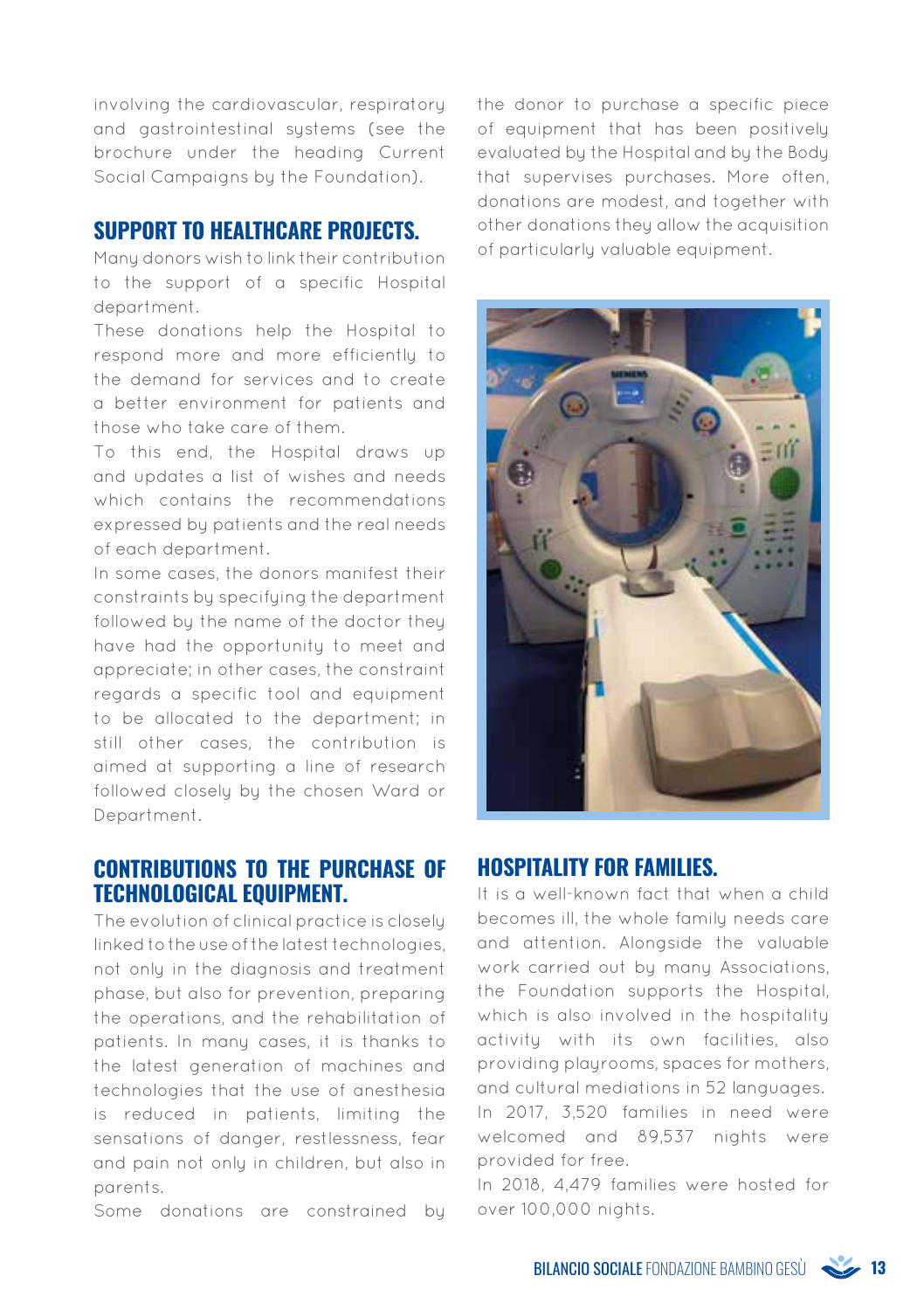In 2019, 5,569 families were hosted for 118,470 nights. These are families from all over Italy and from the most disadvantaged countries in the world, needing assistance due to serious diseases affecting their children (tumors, transplants, complex operations, neurorehabilitative therapies) who require a longer hospitalization and clinical assistance by the hospitality activity, which from merely housing is turning into human and social hospitality, capable of giving support, of promoting sociality, and if alleviating material and psychological discomfort.



HUMANITARIAN CARE.

Both in the context of international collaboration agreements and in response to appeals from bodies, institutions or families from all over the world, the Bambino Gesù welcomes several dozen "humanitarian" patients every year, that is, children without any form of medical expense coverage, because they are not Italian or European Union citizens and are not supported by humanitarian or charitable organizations. The costs are entirely borne by the Foundation, which has launched a specific social campaign called Frammenti di Luce (Fragments of Light).

During 2018, 62 patients of this type received hospitality and treatment for a total of 2,445 days of hospitalization.

During 2019, 145 patients of this type received hospitality and treatment for a total of 5,784 days of hospitalization. The 145 humanitarian patients came from 46 countries: 66 from Africa (Central African Republic, Kenya, Guinea, Ethiopia, Burundi, Algeria, Nigeria, Ivory Coast, Republic of Congo and Democratic Republic of Congo, Senegal, Burkina Faso, Libya, Morocco, Djibouti, Eritrea, Egypt, Cameroon, Chad, Madagascar, Sierra Leone, Togo, Uganda); 18 from Asia and the Middle East (Iran, Syria, Lebanon, Israel, Iraq, Palestine, Philippines, Vietnam, Sri lanka, Myanmar/Burmese); 36 from Europe (Albania, Ukraine, Moldova, Belarus Bosnia-Herzegovina, Norway), and 25





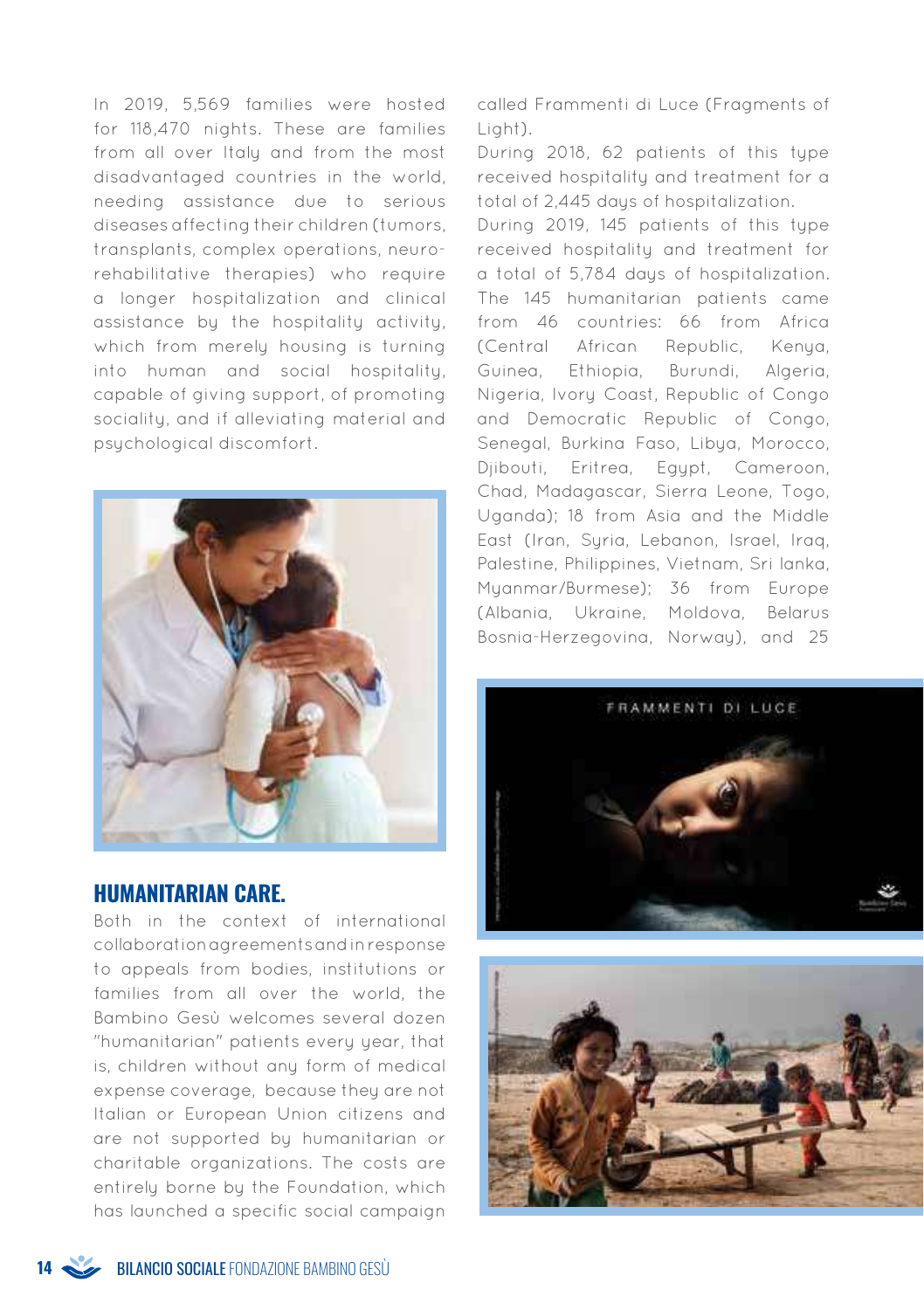

from America (Venezuela, Peru, Ecuador, Guatemala, Honduras, Bolivia, United States of America).

#### INTERNATIONAL TRAINING MISSIONS.

Over the years, the Bambino Gesù Children's Hospital has developed cooperation projects in various countries around the world, offering training courses and in some cases highly specialized health services.

Since the early 1980s, the Children's Hospital has been involved in assisting and treating children in conflict-affected or highly disadvantaged developing countries. From the gained experience, today the Hospital can count on a structured service, supported by the Bambino Gesù Foundation, which has given life to important health projects in twelve countries around the world: Russia, China, Suria, South Korea, Cambodia, India, Ethiopia, Tanzania, Central African Republic, Jordan, Ecuador, Haiti.

It is not just a question of offering healthcare to children, but also of bringing knowledge and professionalism that can be transferred to local staff through training courses. The spirit that drives international activities is "gifting knowledge", so that the work done in these countries is not an end in itself or simply support in a state of emergency.

The commitment is to allow staff and local institutions to become independent, aware of their abilities and to be able to continue their care and assistance independently.

During 2019, 22 international missions were carried out, for a total of 170 mission days of the clinical teams, for a total of 476 man-days involving 58 doctors, nurses and Hospital technicians. Collaboration agreements signed with governments or health institutions of various countries or even with United Nations organizations, such as the WHO and UNHCR, usually include onthe-job training sessions, carried out by teams from the Bambino Gesù Children's Hospital in partner hospitals.

They also provide for residential training periods in Rome for local medical and nursing staff.

To date, 20 pediatric specialties have been trained on the basis of agreements with various countries: from pediatric neurology (with a focus on neuromotor disabilities, such as epilepsy, neurological/ genetic syndromes and autism spectrum disorders) to neurosurgery, from cardiac surgery and general surgery (directed, in particular, in Jordan, to assisting and treating Syrian refugees and the vulnerable pediatric population) to interventional radiology, from neonatology to intensive care, from plastic and maxillofacial surgery to laparoscopic and renal transplants.

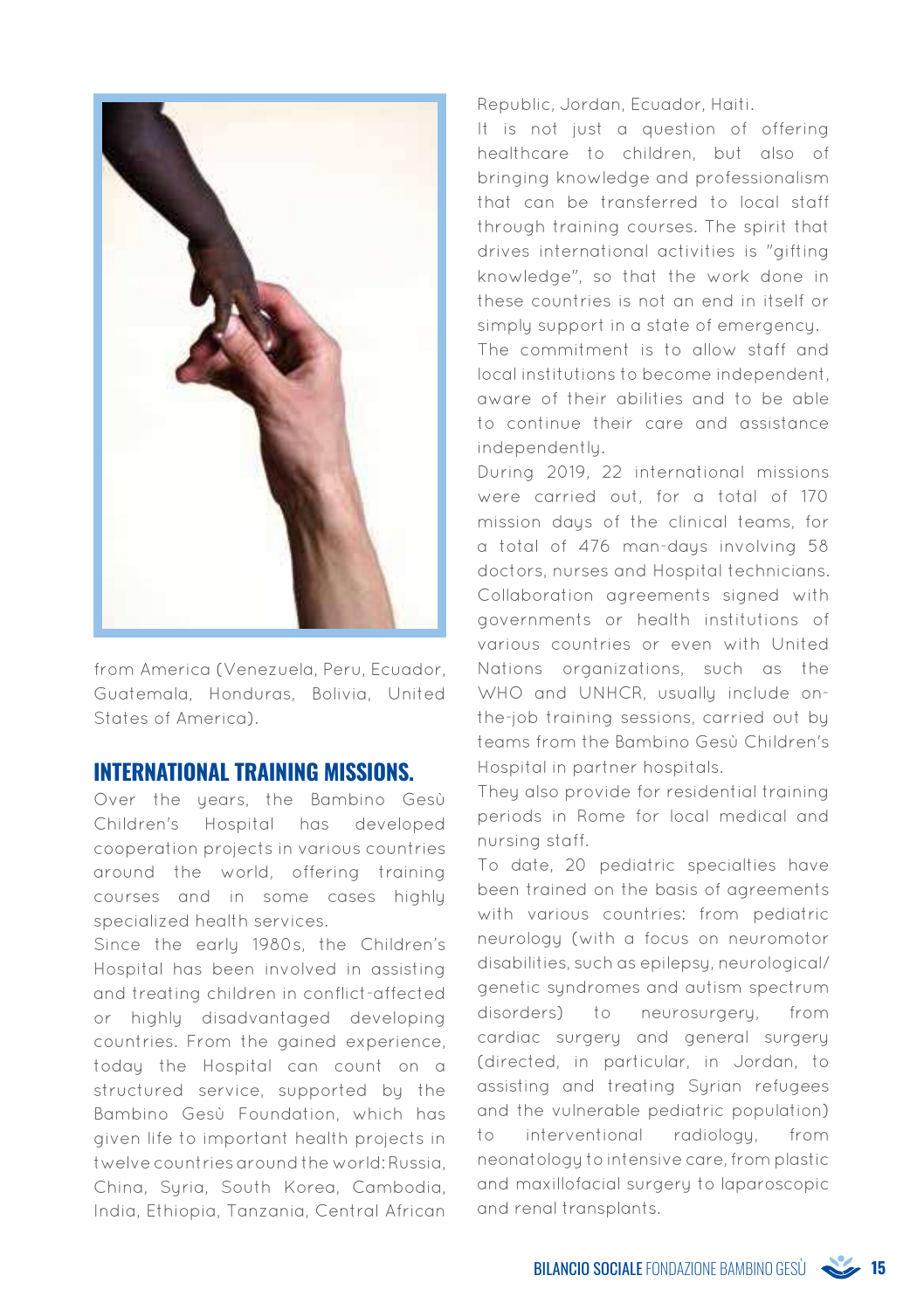## SPECIAL PROJECTS

The special projects refer exclusively to donations and their use that do not include the Children's Hospital as recipient of the funds.

The most significant example concerned a donation spread over several social budgets, intended to support initiatives of various kinds connected to the Bangui Children's Hospital in the Central African Republic. The Bambino Gesù Foundation has on several occasions supported the local Children's Hospital through the purchase of equipment, support for the remuneration of some units of medical personnel, and the construction or maintenance of physical facilities.

Another example of a special project concerns the study and research activity promoted by the Foundation in partnership with other Foundations.

In 2019, the Family Dynamics project for the management of chronic and complex diseases was completed: the case of brothers and sisters, promoted by the Enel Cuore Onlus Foundation and the Bambino Gesù Onlus Foundation, created with the intention of establishing a support programme for families and, in particular, for Siblings.

In the international literature, the word Siblings is used to indicate the brothers and sisters of people with disabilities and complex chronic illnesses who are forced to stay in hospital for long periods.

The clinical and scientific literature shows that the Siblings of a child with a chronic disease have a greater risk of developing internalizing (anxiety, depression, withdrawal, etc.) and externalizing (aggression, etc.) problems; school and socialization problems:



hospitalization can affect the relationship between the sibling and the hospitalized child; the lack of communication in families that have a sick child can make Siblings feel isolated and confused; preschool Siblings parents sometimes withhold information about their sibling's illness: finally, the experience of having a sibling with a chronic illness can lead to developing greater empathy and prosocial behaviours.

From analysing the literature it also emerges that the mere quantitative approach of the initial research on Siblings led to contradictory results and made it necessary to supplement it with a qualitative approach capable of highlighting unique and different experiences for each Sibling. Such research was conducted at the Bambino Gesù Hospital.

The project was structured in two phases: an initial investigation phase at the hospital, aimed at detecting the scale of the phenomenon and the needs of the Siblings and their families, involving the Gianicolo and the Palidoro facilities of the Bambino Gesù Children's Hospital through interviews with parents. The survey took into account three age groups of the Siblings: 2-5 years old, 6-13 years old, 14-18 years old. The second phase, aimed at evaluating the knowledge of the phenomenon and the willingness of local authorities to offer services, consisted of a survey on the territory.

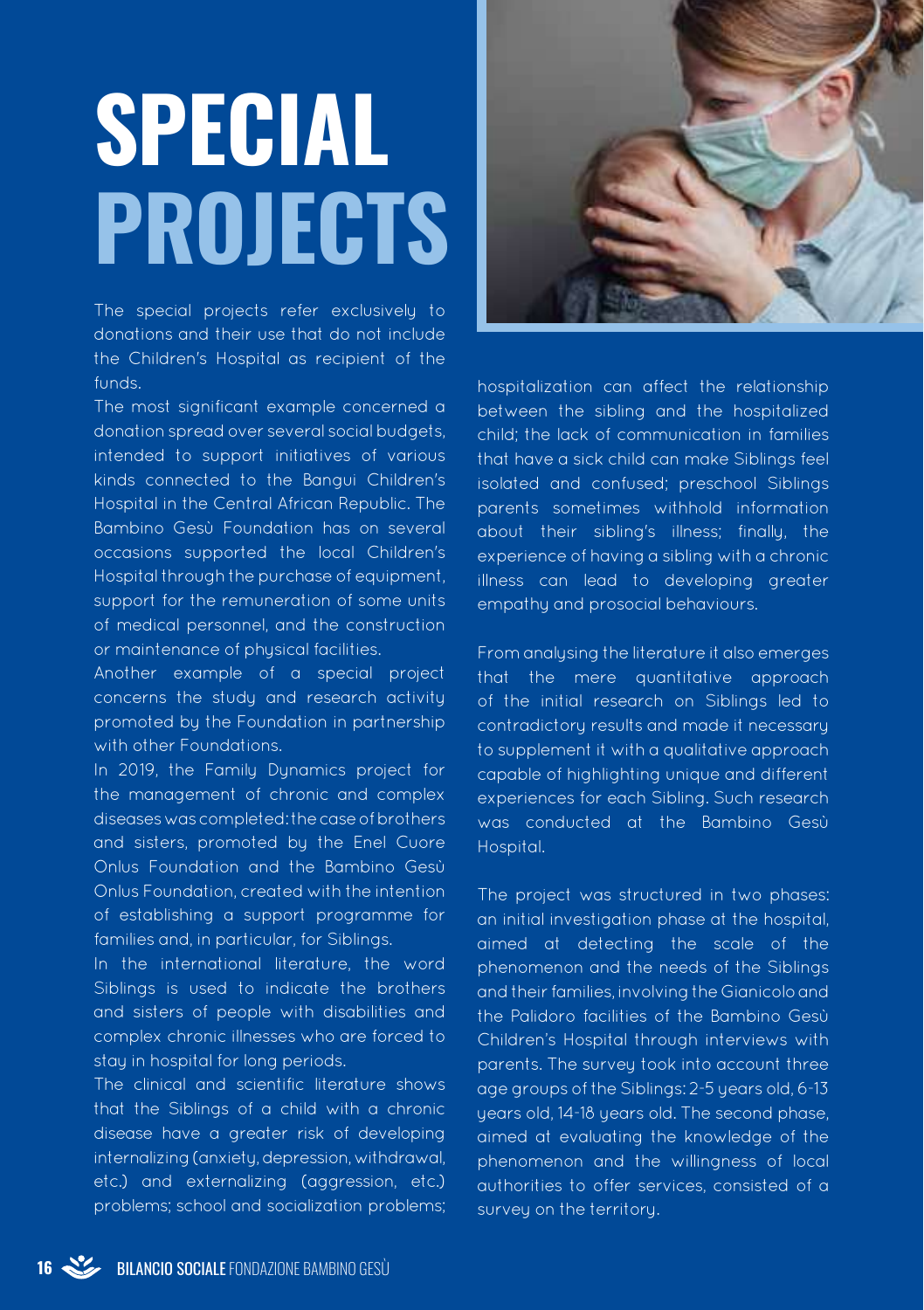### BEQUESTS AND MEMORIAL **DONATIONS**

Those who decide to remember the Bambino Gesù Foundation and Hospital through a bequest or a memorial donation make a gesture that is very valuable and immediately useful for the Children's Hospital.

This activity only began in 2018 and is already bearing fruit.

The first two real estate bequests received in 2018 generated about one million euros, paid to the hospital to support the "Fragments of Light" project, the humanitarian care project

for children without any form of medical expense coverage, because they are not Italian or European Union citizens and are not supported by humanitarian or charitable organizations.

A growing number of people decide that their lives and hopes can continue in the eyes of people they have never met. Hope in the future is restored to these anonymous faces, as better illustrated in the brochure presented under "The current social campaigns of the Bambino Gesù Foundation".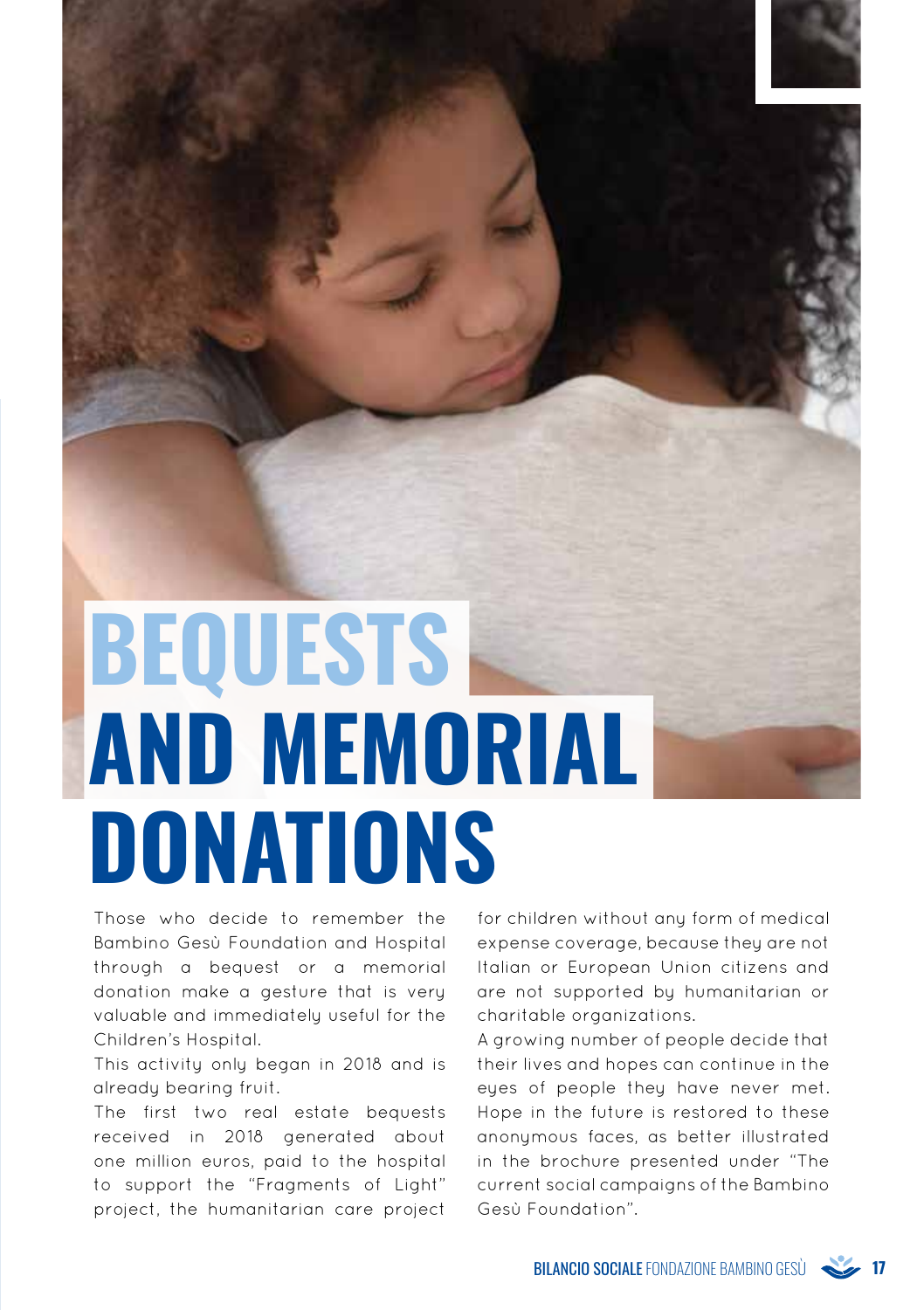### **DONATION GIFTS**

Our programmes do not promote the sale of objects or gadgets to support humanitarian projects. Instead, we thought of supporting a change in mentality and culture that, in particular circumstances (births, first communions, birthdays, name daus, weddings, anniversaries), prefers to mark them with a tangible sign (a confectionery boxes, a birthday card, a parchment, etc.) for a humanitarian

purpose.

This is how the demand grows for solidarity confectionery boxes, solidarity wedding lists, and solidarity birthday wishes lists.

This activity, carried out with elegance and according to the donor's preferences, generated contributions amounting to 101,139 euros in 2019.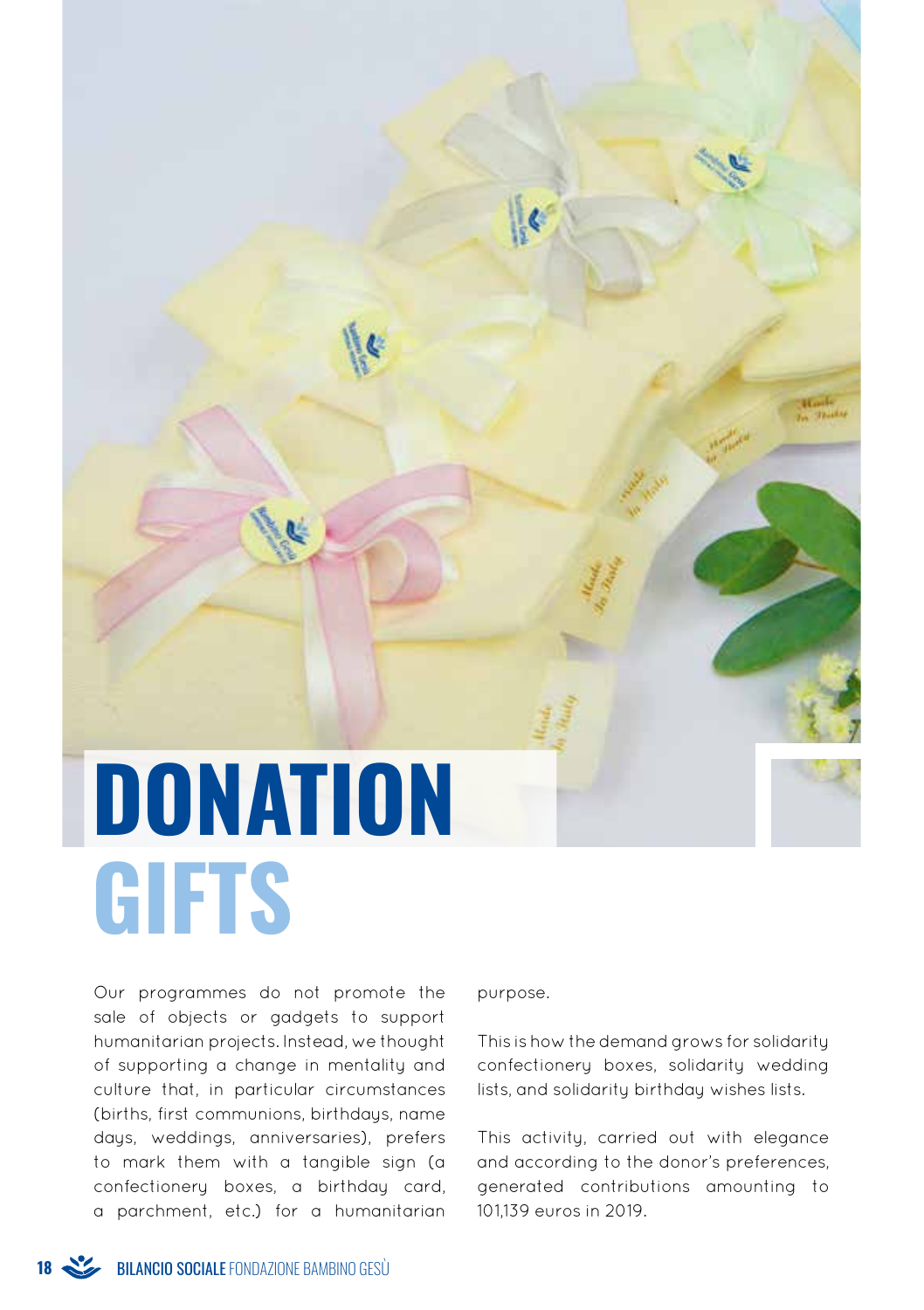### INCOME STATEMENT

The Foundation's financial statements are approved by the Governing Board and certified by the company Deloitte.

The final financial statements for 2019 show the following data.

#### INSTITUTIONAL INCOME.

Institutional income (which comes from donations from natural and legal persons including the amounts deriving from the acquisition of properties) amounted to **4,128,776** euros, with an increase of **29.9%** compared to 2018.

#### TRANSFERS IN FAVOUR OF THE HOSPITAL.

The transfers made to the Children's

Hospital amounted to **3,713,874** euros, an increase of **119%** compared to 2018.

#### STAFF COSTS.

Personnel costs amounted to **365,398**  euros with an increase of **15.6%** compared to 2018.

Personnel costs represent **8.8%** of the institutional income.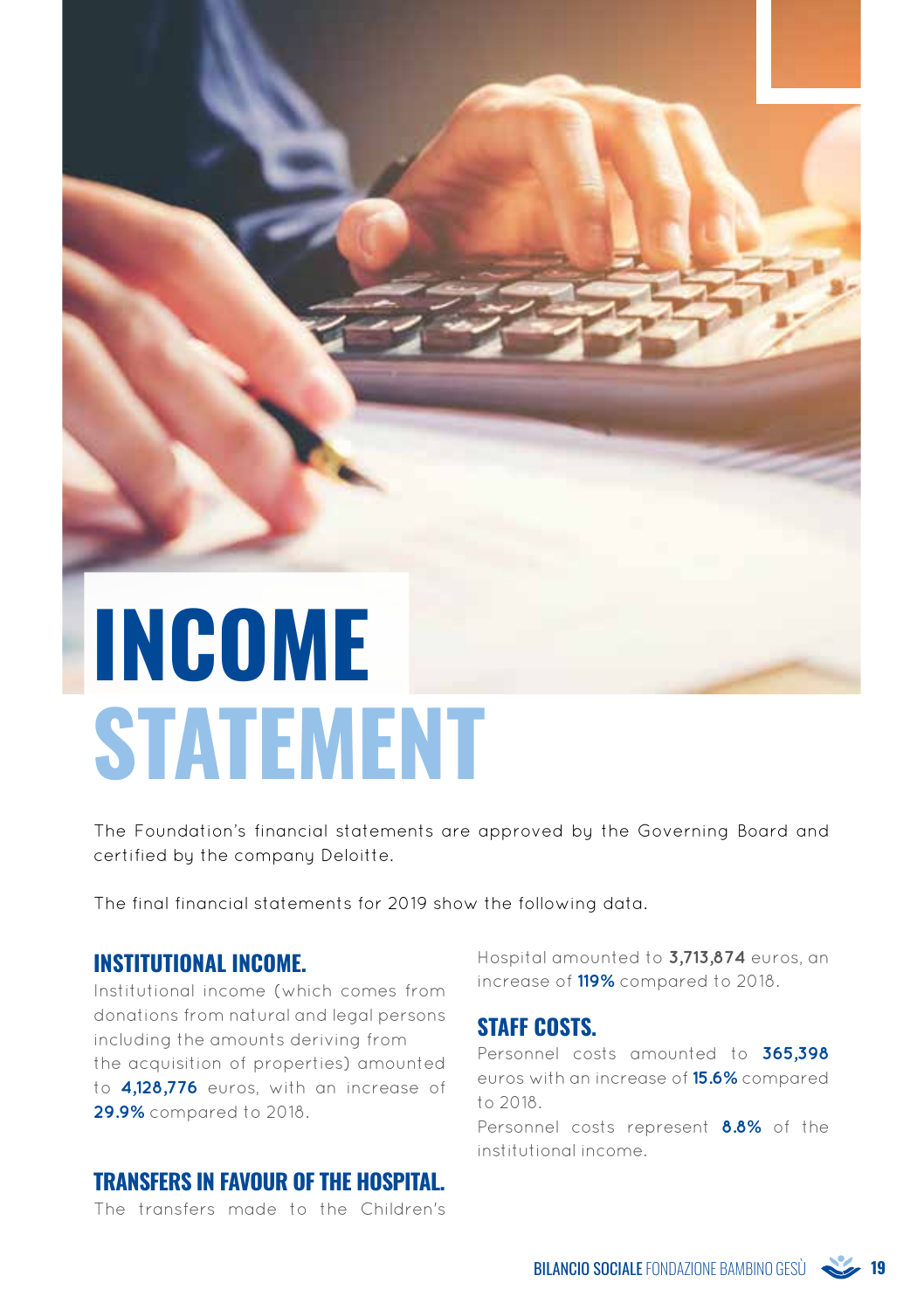# THE SOCIAL CAMPAIGNS

**You can support the Bambino Gesù Foundation's objectives with a donation to our bank account: IBAN code IT 05 B 03069 05020 100000016223 SWIFT CODE BCITITMM Banca Intesa Sanpaolo registered to the Bambino Gesù Onlus Foundation. Write in the notes: Frammenti di luce. For further information: info.fond@fondbg.it**

**24 hours a day non-stop, because children have the right not to be patient. Follow and support the efforts of doctors, researchers, healthcare workers and those who work every day to give a better quality of life to children and their families. This is our mission, because the health demand of young patients needs immediate answers.**



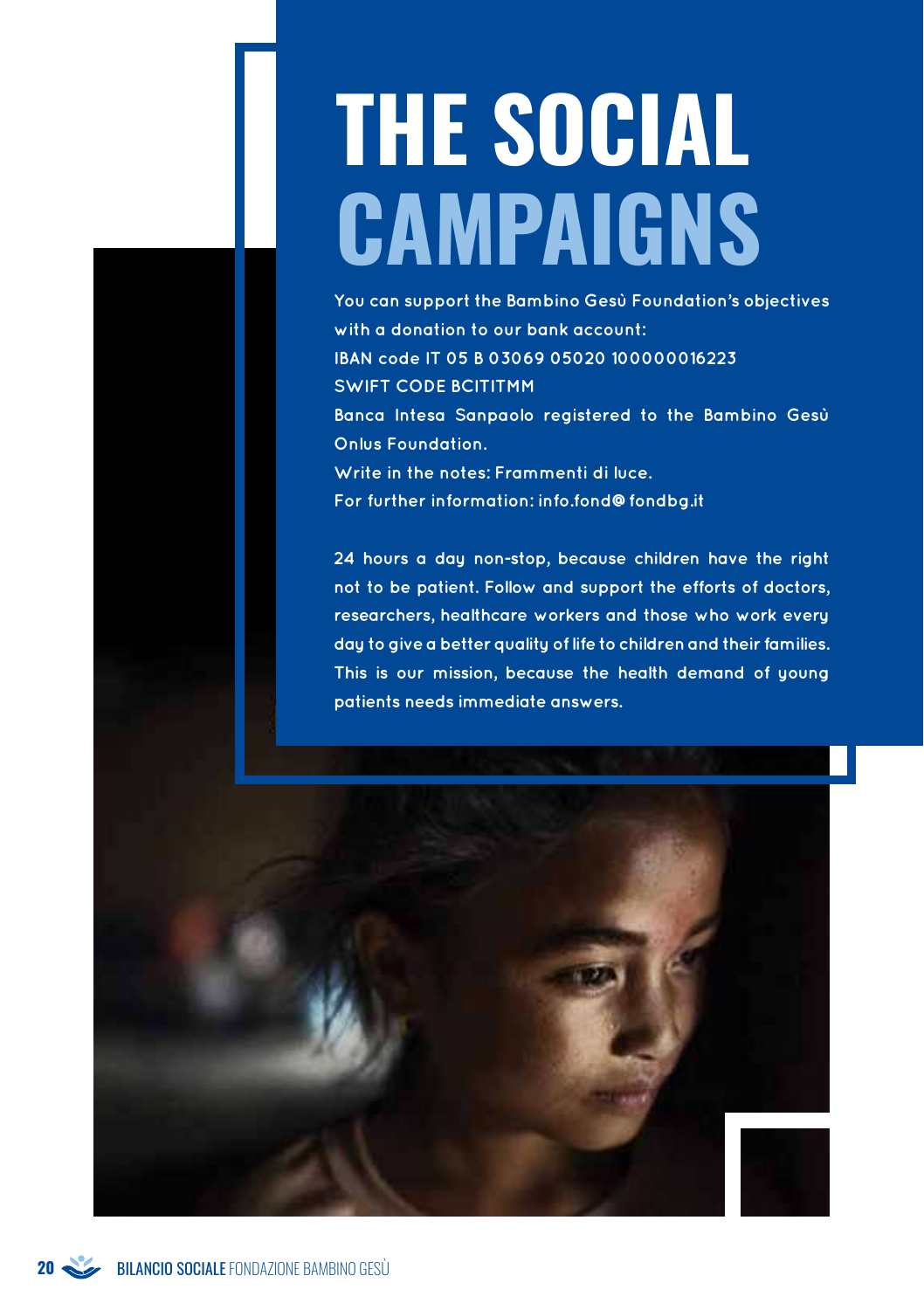### FRAMMENTI DI LUCE (FRAGMENTS OF LIGHT)

**This is the name of the social campaign dedicated to humanitarian hospitality and treatment for children. This to remember and remind us that each of us is part of a humanity that interacts and acts by influencing the environment that surrounds it; making a difference. Light as a symbol of the social project, able to strengthen the role that each of us has - or can have - in becoming light to support the hospitality and treatment of suffering children from many parts of the world who ask for help from our facilities.**

**During 2019, the Bambino Gesù Foundation supported the treatment and hospitality of 145 humanitarian cases, coming from different areas of the world.**

**Children suffering from serious diseases, such as cancers, rare and ultra-rare diseases, and wounds from war weapons. Each of these children has a hard story to tell, like the young girl from Syria torn apart by a bomb whose face the surgeons of the Bambino Gesù Hospital are reconstructing. Or the child from Ecuador, age 4, suffering from a rare disease that took him to the other side of the world searching for a possible cure. Our goal is to treat and welcome as many children as possible. Children who would not survive in their country, to whom we owe some hope.**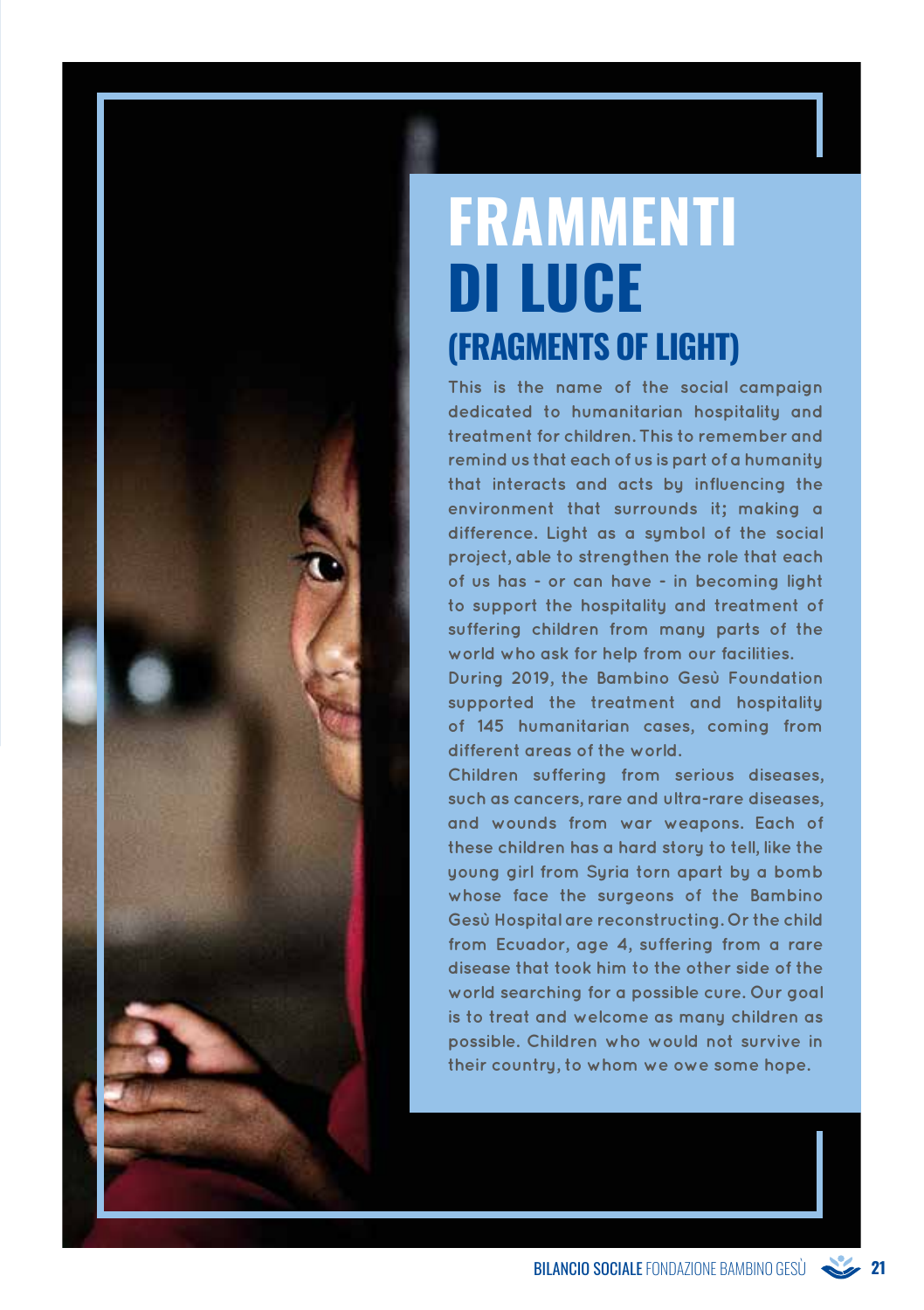# ABBRACCIA

LA RICERCA (EMBRACE RESEARCH)

**In these times of Covid-19 pandemic, the Bambino Gesù Foundation lunches this new social campaign aimed at highlighting the power and evocative strength of an embrace that is not yet possible due to the social distancing rules. It is a project to support scientific research on the possible consequences of coronavirus in infants and children, with particular attention to observational studies and research on immunopathologies involving both the cardiological and intestinal systems and the respiratory tract. Abbraccia la Ricerca aims to support specific research projects - and the related implementation of essential medical technologies and equipment - that investigate different sectors to better understand the course of diseases and to be able to administer increasingly personalized and timely therapies. It strives to give concrete answers and the best possible care to children and adolescents who turn with confidence to the Bambino Gesù Children's Hospital, a national and international benchmark that is always at the forefront of scientific research and health care.** 

**Bambino Gesù** 

**FONDAZIONE**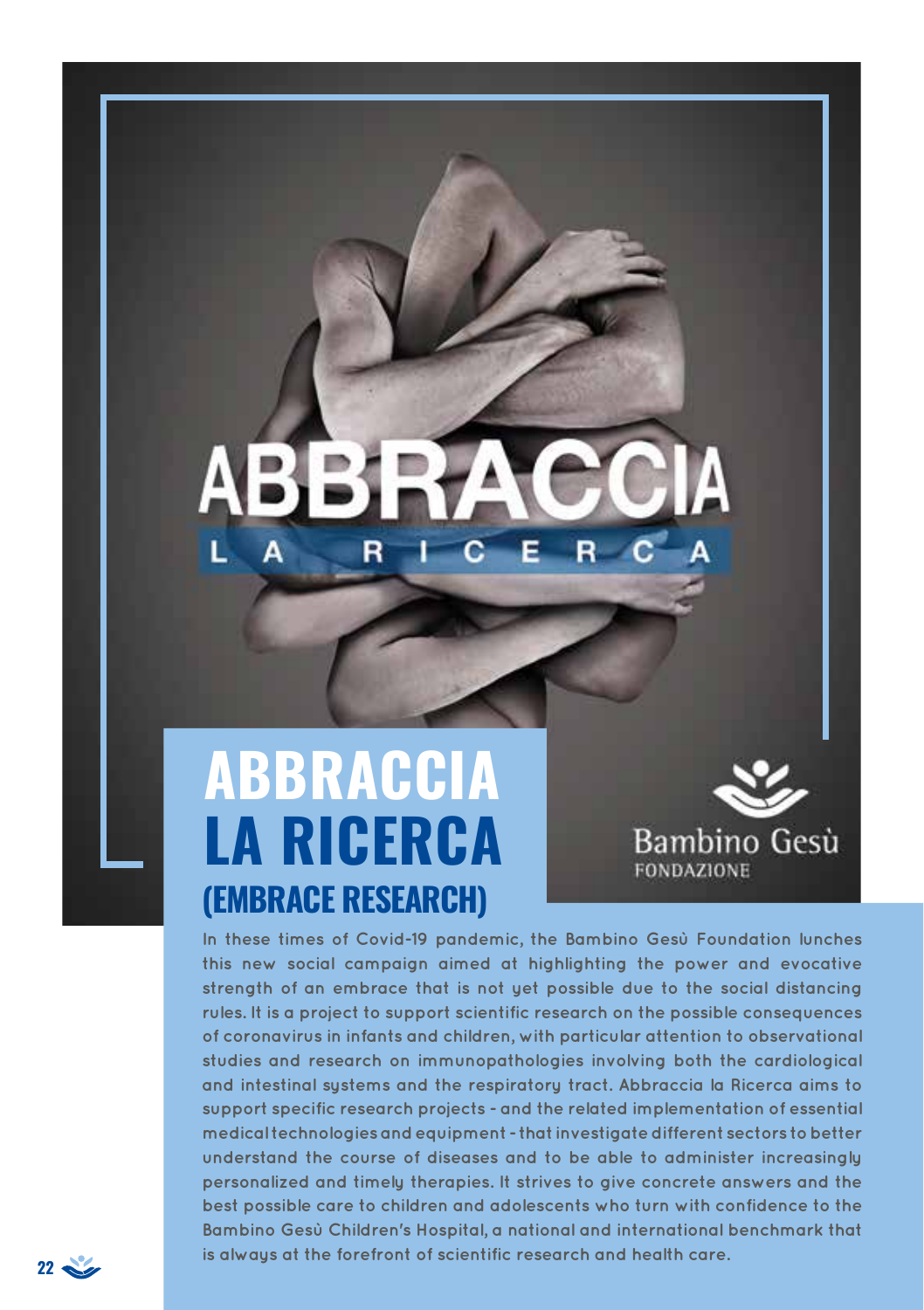### IO SCELGO IL FUTURO (I CHOOSE THE FUTURE)

**"Io scelgo il Futuro" is the name of the campaign dedicated to the living donations and to the bequests of the Bambino Gesù Foundation. This project puts the adult at the centre, as the protagonist of building a future aimed at giving support and strength to the new generations who turn with confidence to the Bambino Gesù Children's Hospital to receive the best possible care. Choosing to make a living donation or bequest to the Bambino Gesù Foundation means helping children and young people to walk their path - made more vulnerable by the disease - with courage and hope and to follow and support the commitment of doctors, researchers and health professionals.**

### **IO SCELGO IL FUTURO**

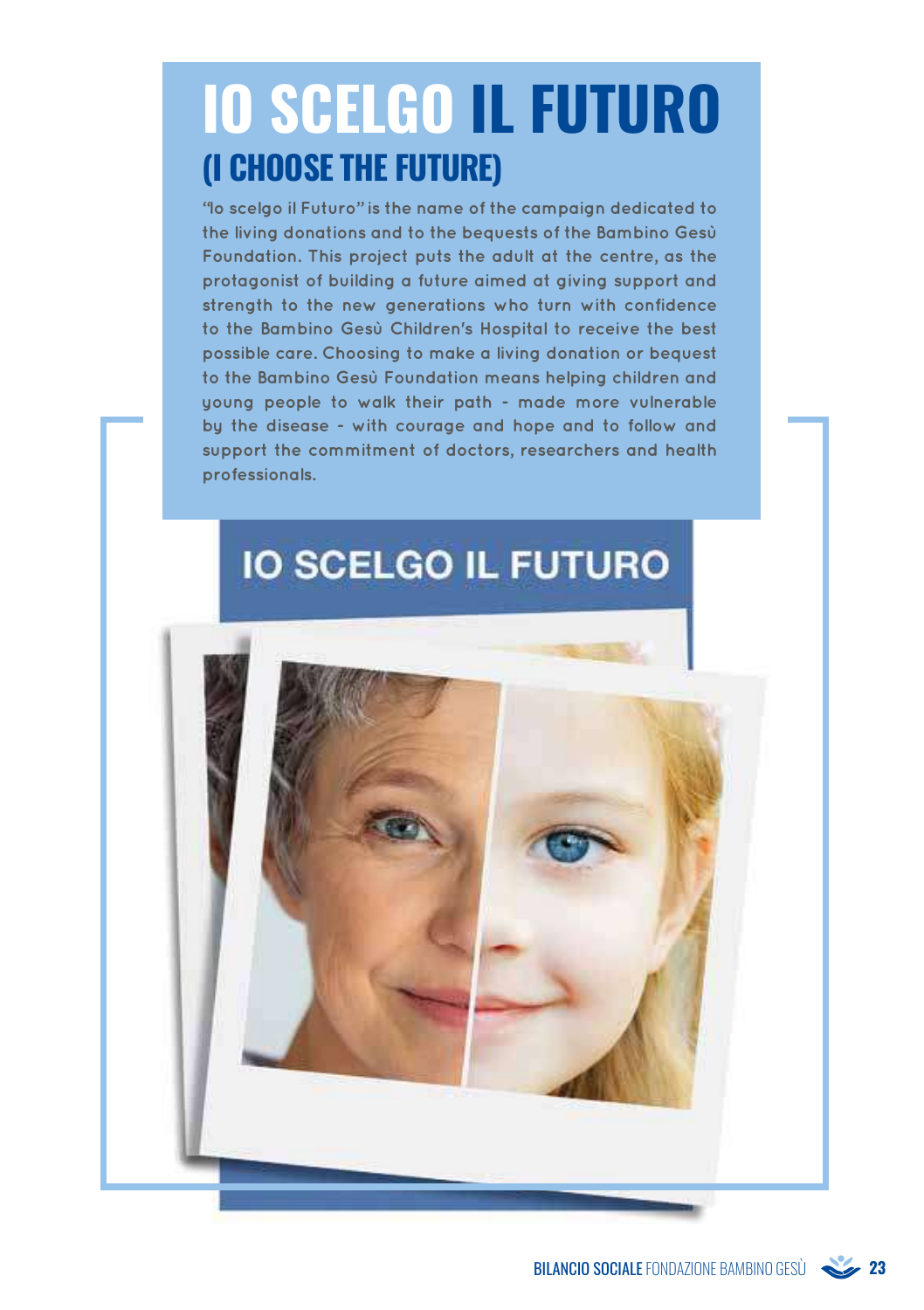